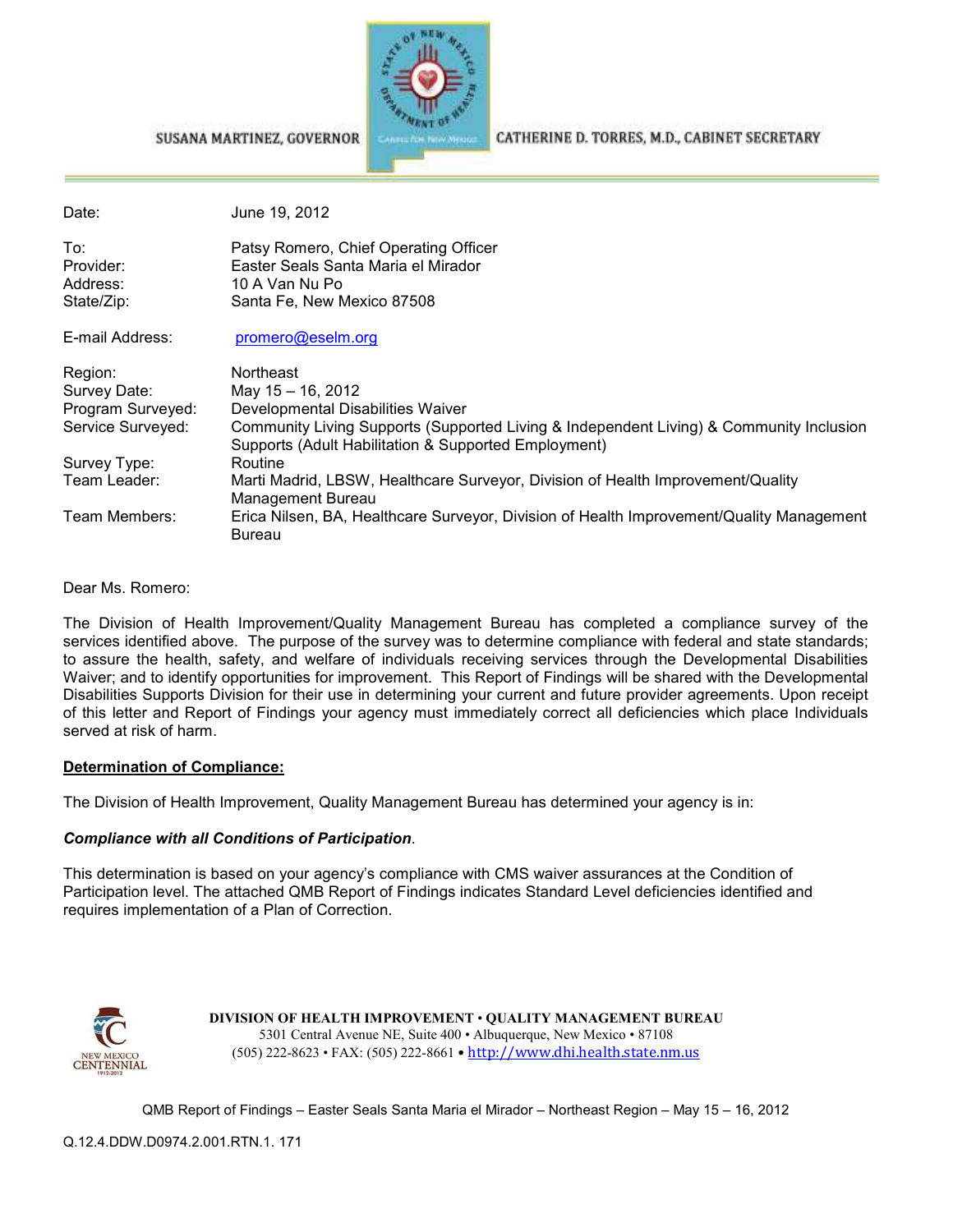#### **Plan of Correction:**

The attached Report of Findings identifies the Standard Level and/or Condition of Participation deficiencies found during your agency's compliance review. You are required to complete and implement a Plan of Correction. Your agency has a total of 45 business days (10 business days to submit your POC for approval and 35 days to implement your *approved* Plan of Correction) from the receipt of this letter.

### **Submission of your Plan of Correction:**

Please submit your agency's Plan of Correction in the space on the two right columns of the Report of Findings. *(See attachment "A" for additional guidance in completing the Plan of Correction)*.

Within 10 business days of receipt of this letter your agency Plan of Correction must be submitted to the parties below:

**1. Quality Management Bureau, Attention: Plan of Correction Coordinator 5301 Central Ave. NE Suite 400 Albuquerque, NM 87108** 

#### **2. Developmental Disabilities Supports Division Regional Office for region of service surveyed**

Upon notification from QMB that your *Plan of Correction has been approved*, you must implement all remedies and corrective actions to come into compliance. If your Plan of Correction is denied, you must resubmit a revised plan as soon as possible for approval, as your POC approval and all remedies must be completed within 45 business days of the receipt of this letter.

Failure to submit your POC within the allotted 10 business days or complete and implement your Plan of Correction within the total 45 business days allowed may result in the imposition of a \$200 per day Civil Monetary Penalty until it is received, completed and/or implemented.

#### **Request for Informal Reconsideration of Findings (IRF):**

If you disagree with a finding of deficient practice, you have 10 business days upon receipt of this notice to request an IRF. Submit your request for an IRF in writing to:

> QMB Deputy Bureau Chief 5301 Central Ave NE Suite #400 Albuquerque, NM 87108 Attention: IRF request

See Attachment "C" for additional guidance in completing the request for Informal Reconsideration of Findings. The request for an IRF will not delay the implementation of your Plan of Correction which must be completed within 45 total business days (10 business days to submit your POC for approval and 35 days to implement your *approved* Plan of Correction). Providers may not appeal the nature or interpretation of the standard or regulation, the team composition or sampling methodology. If the IRF approves the modification or removal of a finding, you will be advised of any changes.

Please call the Plan of Correction Coordinator at 505-699-0714 if you have questions about the Report of Findings or Plan of Correction. Thank you for your cooperation and for the work you perform.

Sincerely,

Marti Madrid, LBSW

Marti Madrid, LBSW Team Lead/Healthcare Surveyor Division of Health Improvement Quality Management Bureau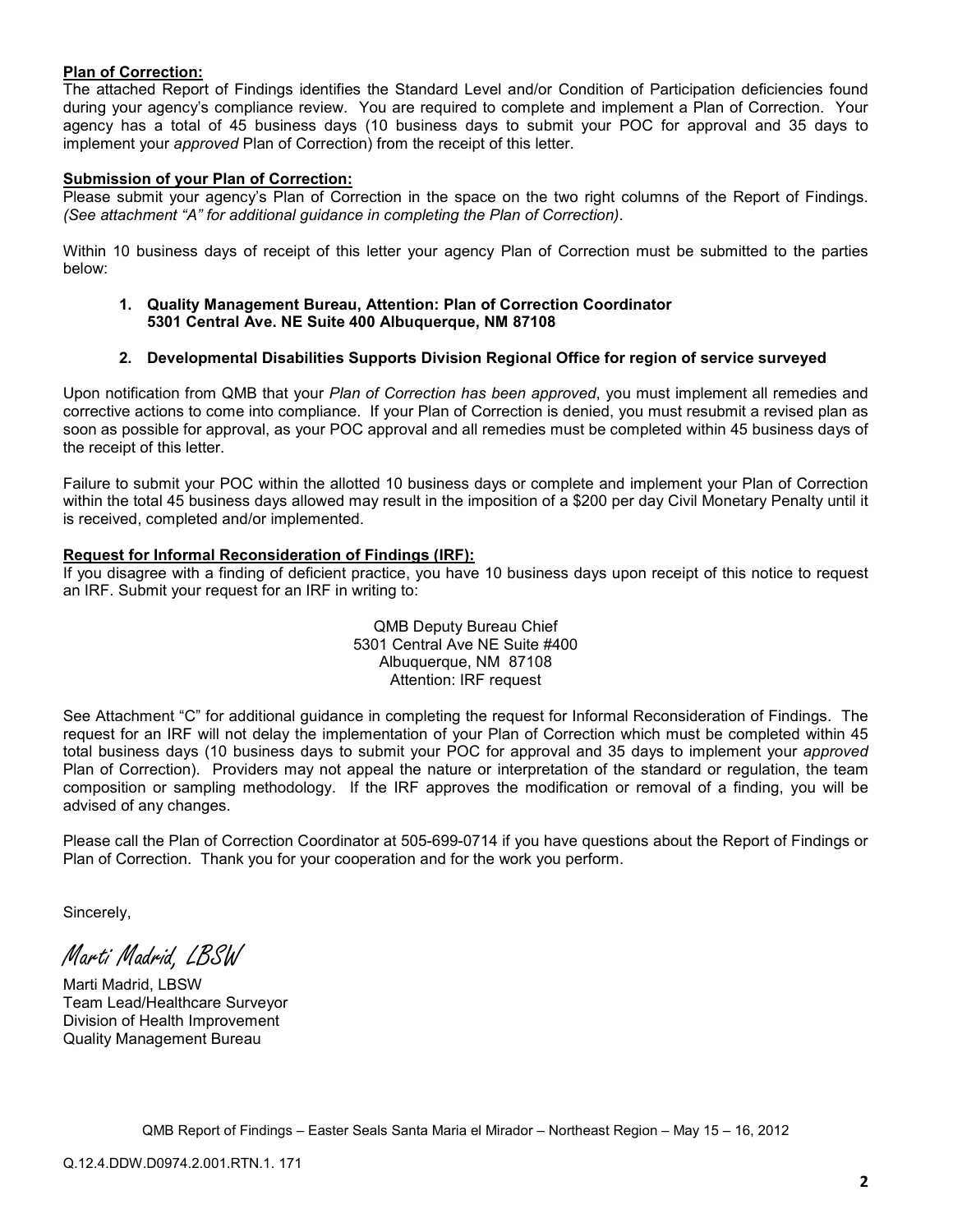| <b>Survey Process Employed:</b>           |                     |                                                                                                                                                                              |
|-------------------------------------------|---------------------|------------------------------------------------------------------------------------------------------------------------------------------------------------------------------|
| <b>Entrance Conference Date:</b>          | May 15, 2012        |                                                                                                                                                                              |
| Present:                                  |                     | Easter Seals Santa Maria el Mirador<br>Barbara Hall, Program Manager<br>Gary Maestas, Residential Manager                                                                    |
|                                           | <b>DOH/DHI/QMB</b>  | Marti Madrid, LBSW, Team Lead/Healthcare Surveyor<br>Erica Nilsen, BA, Healthcare Surveyor                                                                                   |
| Exit Conference Date:                     | May 16, 2012        |                                                                                                                                                                              |
| Present:                                  |                     | Easter Seals Santa Maria el Mirador<br>Barbara Hall, Program Manager                                                                                                         |
|                                           | DOH/DHI/QMB         | Marti Madrid, LBSW Team Lead/Healthcare Surveyor<br>Erica Nilsen, BA, Healthcare Surveyor                                                                                    |
| <b>Total Homes Visited</b>                | Number:             | 1                                                                                                                                                                            |
| <b>Supported Homes Visited</b><br>❖       | Number:             | 1                                                                                                                                                                            |
| <b>Administrative Locations Visited</b>   | Number:             | 1                                                                                                                                                                            |
| <b>Total Sample Size</b>                  | Number:             | 3<br>1- Jackson Class Members<br>2- Non- <i>Jackson</i> Class Members<br>1- Supported Living<br>1 - Independent Living<br>3 - Adult Habilitation<br>1 - Supported Employment |
| Persons Served Records Reviewed           | Number:             | 3                                                                                                                                                                            |
| Persons Served Interviewed                | Number:             | 2                                                                                                                                                                            |
| Persons Served Observed                   | Number:<br>survey). | 1 (Individual was not available during the on-site                                                                                                                           |
| Direct Support Personnel Interviewed      | Number:             | 4                                                                                                                                                                            |
| Direct Support Personnel Records Reviewed | Number:             | 23                                                                                                                                                                           |
| Service Coordinator Records Reviewed      | Number:             | $\overline{2}$                                                                                                                                                               |
|                                           |                     |                                                                                                                                                                              |

Administrative Files Reviewed

- Billing Records
- Medical Records
- Incident Management Records
- Personnel Files
- Training Records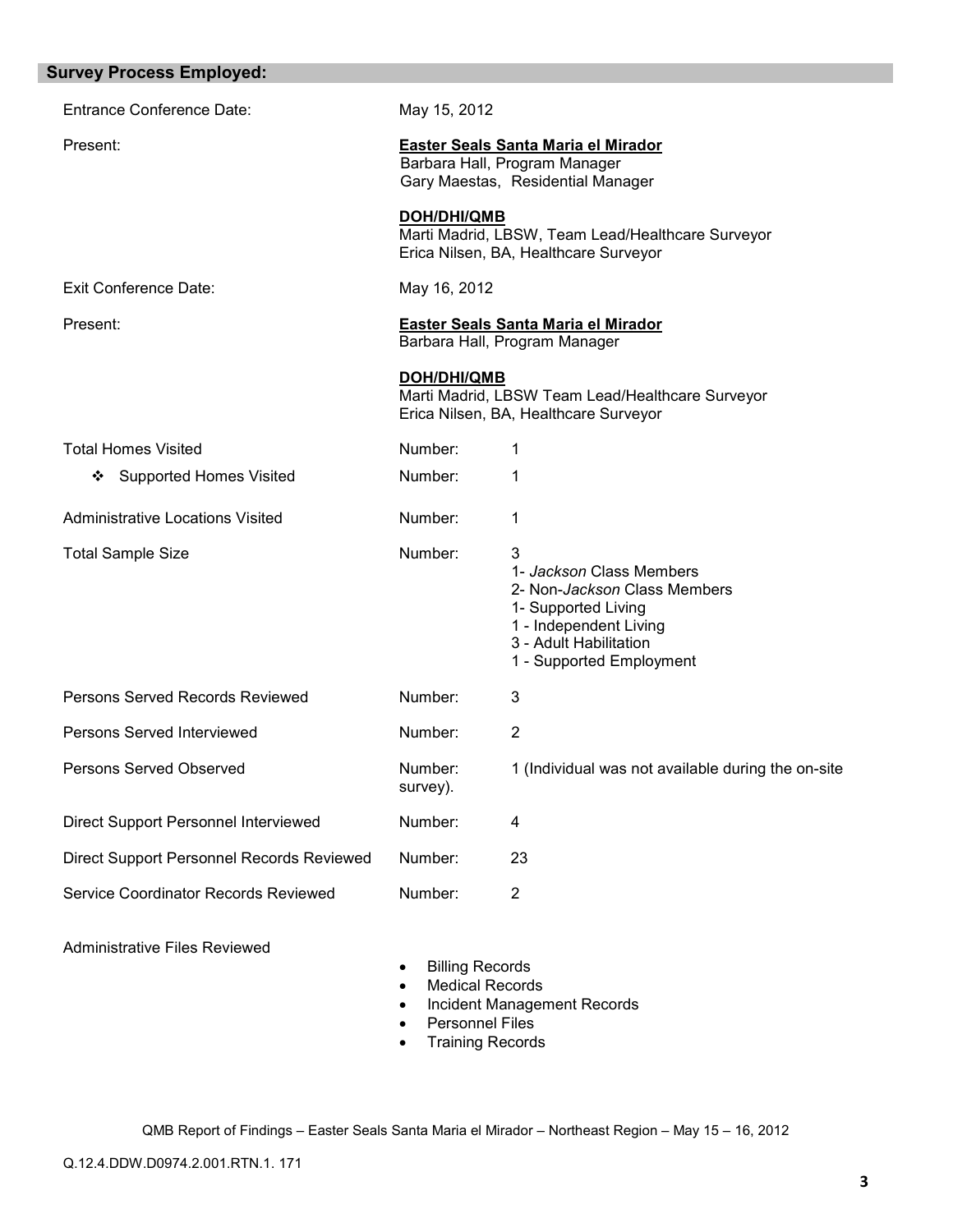- Agency Policy and Procedure
- Caregiver Criminal History Screening Records
- Employee Abuse Registry
- Human Rights Notes and/or Meeting Minutes
- Evacuation Drills
- Quality Assurance / Improvement Plan

- CC: Distribution List: DOH Division of Health Improvement
	- DOH Developmental Disabilities Supports Division
	- DOH Office of Internal Audit
	- HSD Medical Assistance Division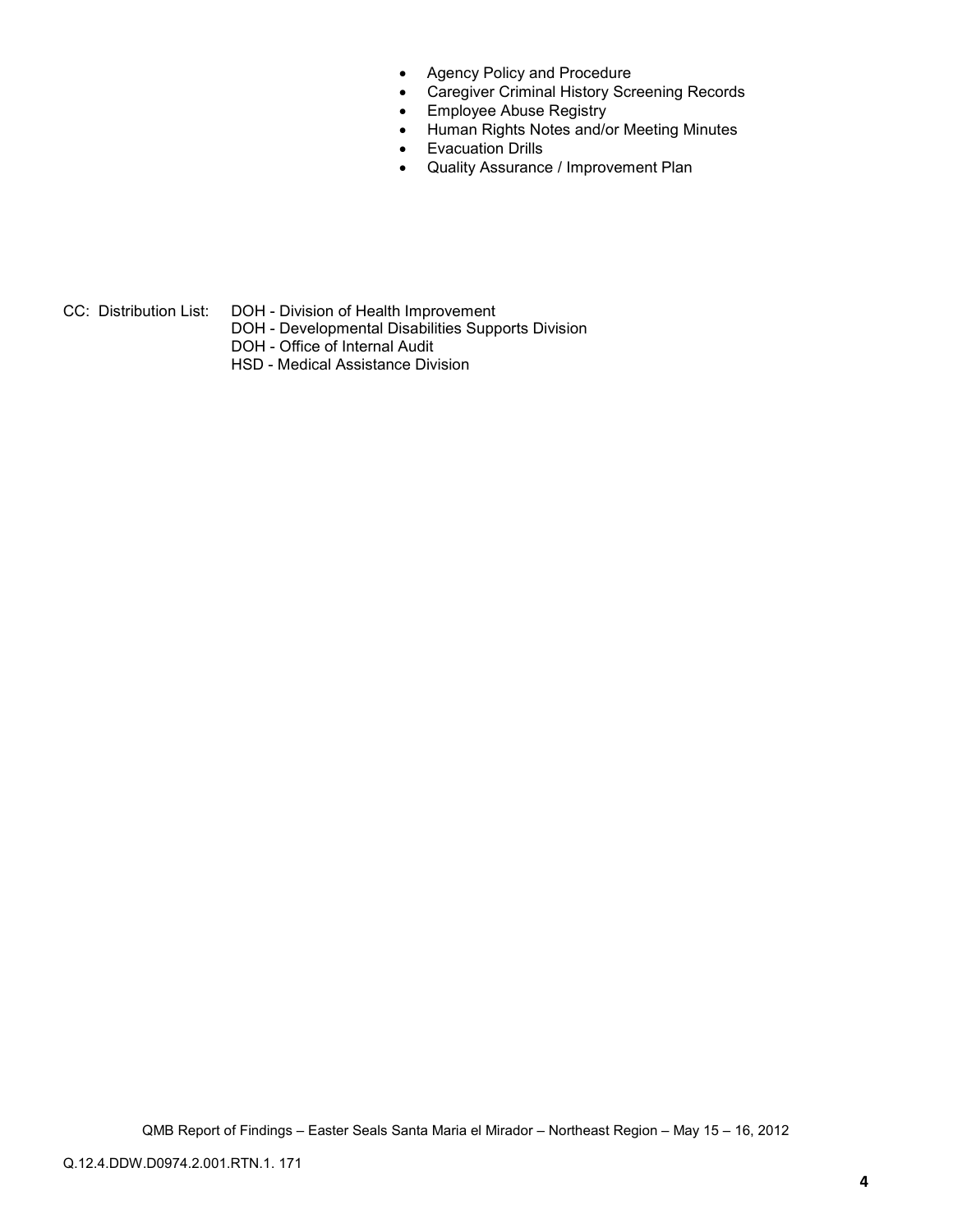## **Attachment A**

## **Provider Instructions for Completing the QMB Plan of Correction (POC) Process**

## *Introduction:*

After a QMB Compliance Survey, your QMB Report of Findings will be sent to you via e-mail.

Each provider must develop and implement a Plan of Correction (POC) that identifies specific quality assurance and quality improvement activities the agency will implement to correct deficiencies and prevent continued non compliance.

Agencies must submit their Plan of Correction within 10 business days from the date you receive the QMB Report of Findings. (Providers who do not submit a POC within 10 business days will be referred to the Internal Review Committee [IRC] for possible actions or sanctions).

Agencies must fully implement their approved Plan of Correction within 45 business days (10 business days to submit your POC for approval and 35 days to implement your approved Plan of Correction) from the date they receive the QMB Report of Findings. (Providers who fail to complete a POC within the 45 business days allowed shall be referred to the IRC for possible actions or sanctions.)

If you have questions about the Plan of Correction process, call the QMB Plan of Correction Coordinator at 505-699-0714 or email at scott.good@state.nm.us. Requests for technical assistance must be requested through your DDSD Regional Office.

The POC process cannot resolve disputes regarding findings. If you wish to dispute a finding on the official Report of Findings, you must file an Informal Reconsideration of Findings (IRF) request within ten (10) business days of receiving your report. Please note that you must still submit a POC for findings that are in question (see Attachment "C").

## *Instructions for Completing Agency POC:*

## *Required Content*

Your Plan of Correction should provide a step-by-step description of the methods to correct each deficient practice to prevent recurrence and information that ensures the regulation cited is in compliance. The remedies noted in your POC are expected to be added to your Agency's required, annual Quality Assurance Plan.

If a deficiency has already been corrected, the plan should state how it was corrected, the completion date (date the correction was accomplished), and how possible recurrence of the deficiency will be prevented.

### *The Plan of Correction must address the required six CMS core elements to address each deficiency of the POC:*

- 1. How the specific and realistic corrective action will be accomplished for individuals found to have been affected by the deficient practice.
- 2. How the agency will identify other individuals who have the potential to be affected by the same deficient practice, and how the agency will act to protect individuals in similar situations.
- 3. What QA measures will be put into place or systemic changes made to ensure that the deficient practice will not recur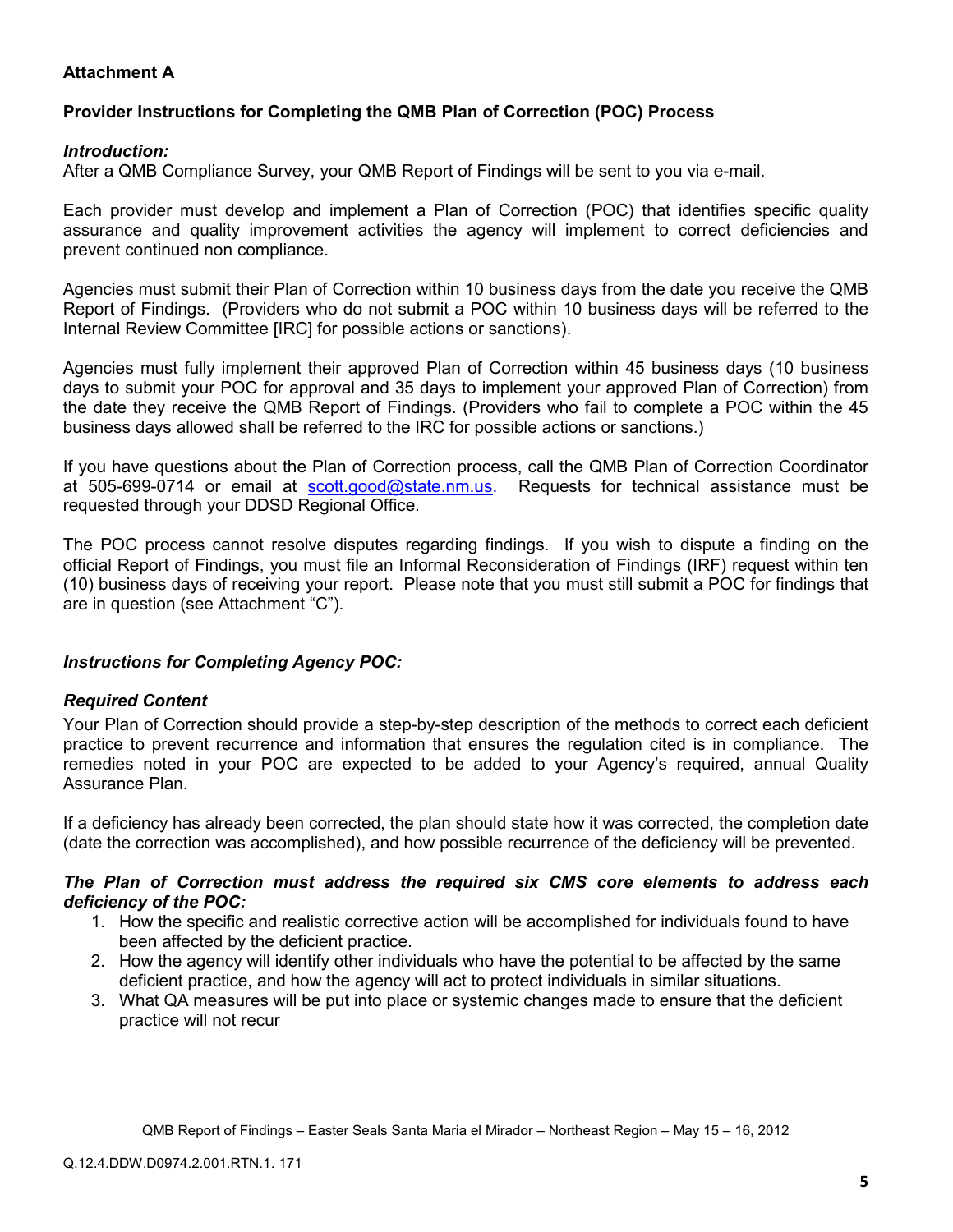- 4. Indicate how the agency plans to monitor its performance to make sure that solutions are sustained. The agency must develop a QA plan for ensuring that correction is achieved and sustained. This QA plan must be implemented, and the corrective action evaluated for its effectiveness. The plan of correction is integrated into the agency quality assurance system; and
- 5. Include dates when corrective action will be completed. The corrective action completion dates must be acceptable to the State.
- 6. The POC must be signed and dated by the agency director or other authorized official.

*The following details should be considered when developing your POC:* 

- Details about how and when Consumer, Personnel and Residential files are audited by Agency personnel to ensure they contain required documents;
- Information about how Medication Administration Records are reviewed to verify they contain all required information before they are distributed, as they are being used, and after they are completed;
- Your processes for ensuring that all staff are trained in Core Competencies, Incident Reporting, and Individual-Specific service requirements, etc;
- How accuracy in Billing documentation is assured;
- How health, safety is assured;
- For Case Management Providers, how ISPs are reviewed to verify they meet requirements, how the timeliness of LOC packet submissions and consumer visits are tracked;
- Your process for gathering, analyzing and responding to Quality data; and,
- Details about Quality Targets in various areas, current status, analyses about why targets were not met, and remedies implemented.

*Note:* **Instruction or in-service of staff alone may not be a sufficient plan of correction.** This is a good first step toward correction, but additional steps should be taken to ensure the deficiency is corrected and will not recur.

## *Completion Dates*

- The plan of correction must include a **completion date** (entered in the far right-hand column) for each finding. Be sure the date is **realistic** in the amount of time your Agency will need to correct the deficiency; not to exceed 45 total business days.
- Direct care issues should be corrected immediately and monitored appropriately.
- Some deficiencies may require a staged plan to accomplish total correction.
- Deficiencies requiring replacement of equipment, etc., may require more time to accomplish correction but should show reasonable time frames.

## *Initial Submission of the Plan of Correction Requirements*

- 1. The Plan of Correction must be completed on the official QMB Survey Report of Findings/Plan of Correction Form and received by QMB within ten (10) business days from the date you received the report of findings.
- 2. For questions about the POC process, call the QMB Deputy Chief, Scott Good at 505-699-0714 for assistance.
- 3. For Technical Assistance (TA) in developing or implementing your POC, contact your local DDSD Regional Office.
- 4. Submit your POC to Scott Good, QMB Deputy Chief in any of the following ways:
	- a. Electronically at scott.good@state.nm.us *(preferred method)*
	- b. Fax to 505-222-8661, or
	- c. Mail to POC Coordinator, 5301 Central Avenue SW, Suite 400, Albuquerque, NM 87108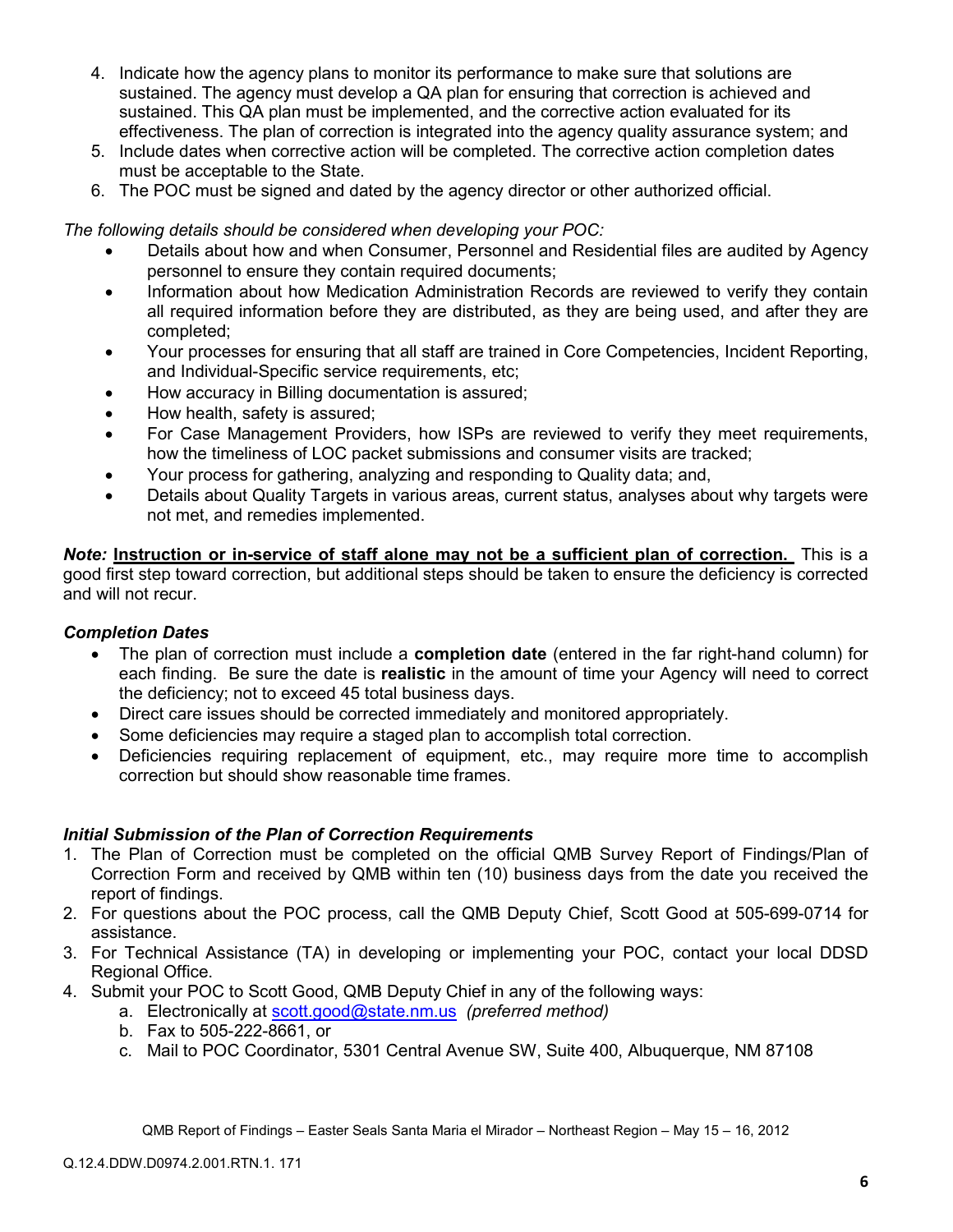- 5. Do not submit supporting documentation (evidence of compliance) to QMB until after your POC has been approved by the QMB.
- 6. QMB will notify you when your POC has been "approve" or "denied."
	- a. During this time, whether your POC is "approved," or "denied," you will have a maximum of 45 business days from the date of receipt of your Report of Findings to correct all survey deficiencies.
	- b. If your POC is denied, it must be revised and resubmitted as soon as possible, as the 45 business day limit is in effect.
	- c. If your POC is denied a second time your agency may be referred to the Internal Review Committee.
	- d. You will receive written confirmation when your POC has been approved by QMB and a final deadline for completion of your POC.
- 7. Failure to submit your POC within 10 business days without prior approval of an extension by QMB will result in a referral to the Internal Review Committee and the possible implementation of monetary penalties and/or sanctions.

## *POC Document Submission Requirements*

Once your POC has been approved by the QMB Plan of Correction Coordinator you must submit copies of documents as evidence that all deficiencies have been corrected, as follows.

- 1. Your internal documents are due within a *maximum* of 45 business days of receipt of your Report of Findings.
- 2. You may submit your documents by postal mail (paper hard copy or on a disc), fax, or electronically (scanned and attached to e-mails).
- 3. All submitted documents *must be annotated*; please be sure the tag numbers and Identification numbers are indicated on each document submitted. Documents which are not annotated with the Tag number and Identification number may not be accepted.
- 4. Do not submit original documents; Please provide copies or scanned electronic files for evidence. Originals must be maintained in the agency file(s) per DDSD Standards.
- 5. In lieu of some documents, you may submit copies of file or home audit forms that clearly indicate cited deficiencies have been corrected, other attestations of correction must be approved by the Plan of Correction Coordinator prior to their submission.
- 6. For billing deficiencies, you must submit:
	- a. Evidence of an internal audit of billing documentation for a sample of individuals and timeframes;
	- b. Copies of "void and adjust" forms submitted to correct all over-billed or unjustified units billed identified during your internal audit.

Revisions, Modifications or Extensions to your Plan of Correction (post QMB approval) must be made in writing and submitted to the Deputy Chief at QMB, prior to the due date and are approved on a case-bycase basis. No changes may be made to your POC or the timeframes for implementation without written approval of the POC Coordinator.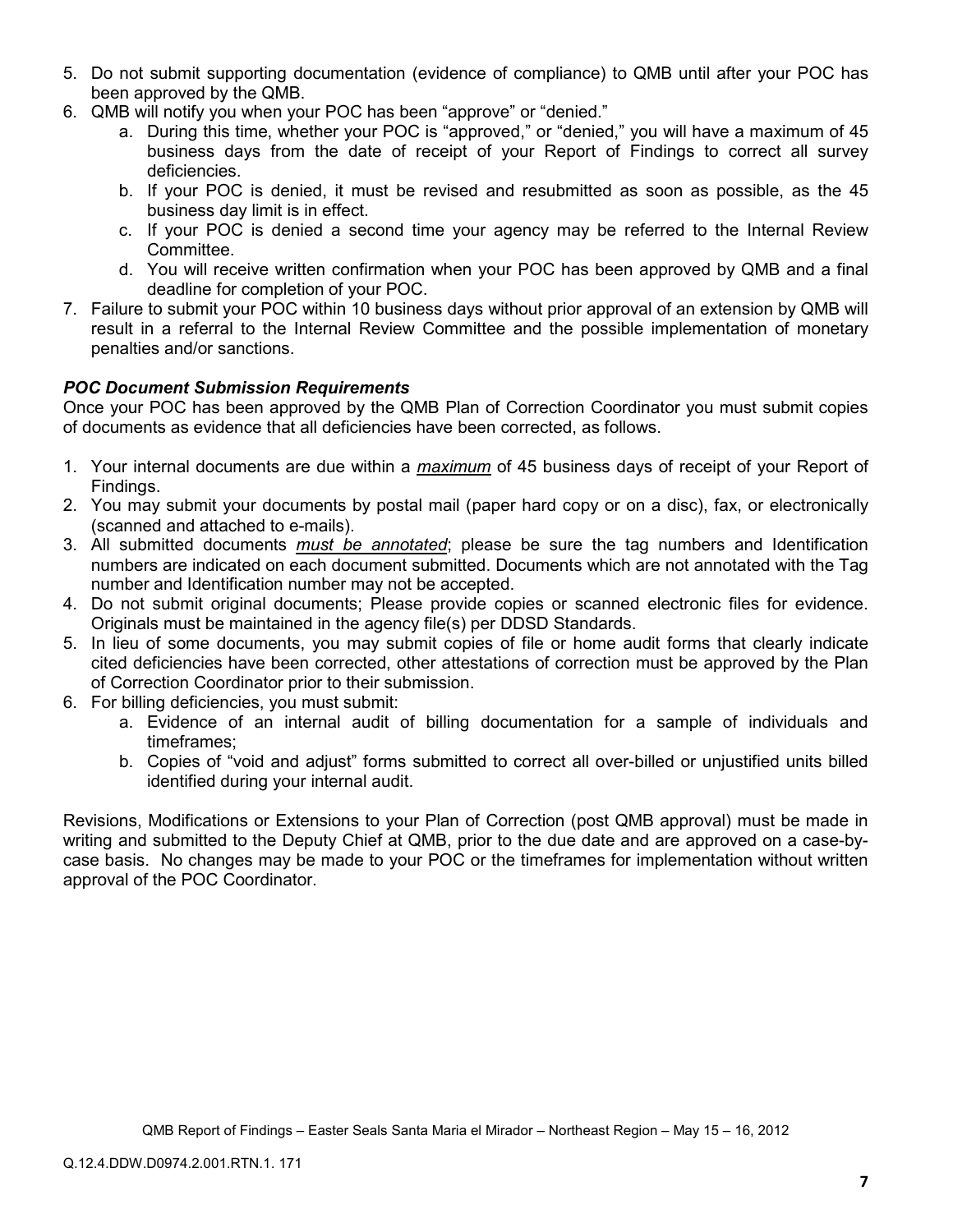## **QMB Determinations of Compliance**

## • "Compliance with Conditions of Participation"

The QMB determination of "Compliance with Conditions of Participation," indicates that a provider is in compliance with all 'Conditions of Participation,' (CoP) but may have standard level deficiencies (deficiencies which are not at the condition level) out of compliance. The agency has obtained a level of compliance such that there is a minimal potential for harm to individuals' health and safety. To qualify for a determination of Compliance with Conditions of Participation, the provider must be in compliance with *all* Conditions of Participation.

## • "Partial-Compliance with Conditions of Participation"

The QMB determination of "Partial-Compliance with Conditions of Participation" indicates that a provider is out of compliance with one (1) to three (3) 'Conditions of Participation.' This partialcompliance, if not corrected, may result in a serious negative outcome or the potential for more than minimal harm to individuals' health and safety. The Agency may also have standard level deficiencies (deficiencies which are not at the condition level).

Providers receiving a repeat determination of 'Partial-Compliance' for repeat deficiencies of CoPs may be referred by the Quality Management Bureau to the Internal Review Committee (IRC) for consideration of remedies and possible actions.

## • "Non-Compliant with Conditions of Participation":

The QMB determination of "Non-Compliance with Conditions of Participation," indicates a provider is significantly out of compliance with Conditions of Participation and/or has:

- Four (4) Conditions of Participation out of compliance.
- Multiple findings of widespread non-compliance with any standard or regulation with a significant potential for more than minimal harm.
- Any finding of actual harm or Immediate Jeopardy.

The Agency may also have standard level deficiencies (deficiencies which are not at the condition level).

Providers receiving a repeat determination of 'Non-Compliance' will be referred by Quality Management Bureau to the Internal Review Committee (IRC) for consideration of remedies and possible actions.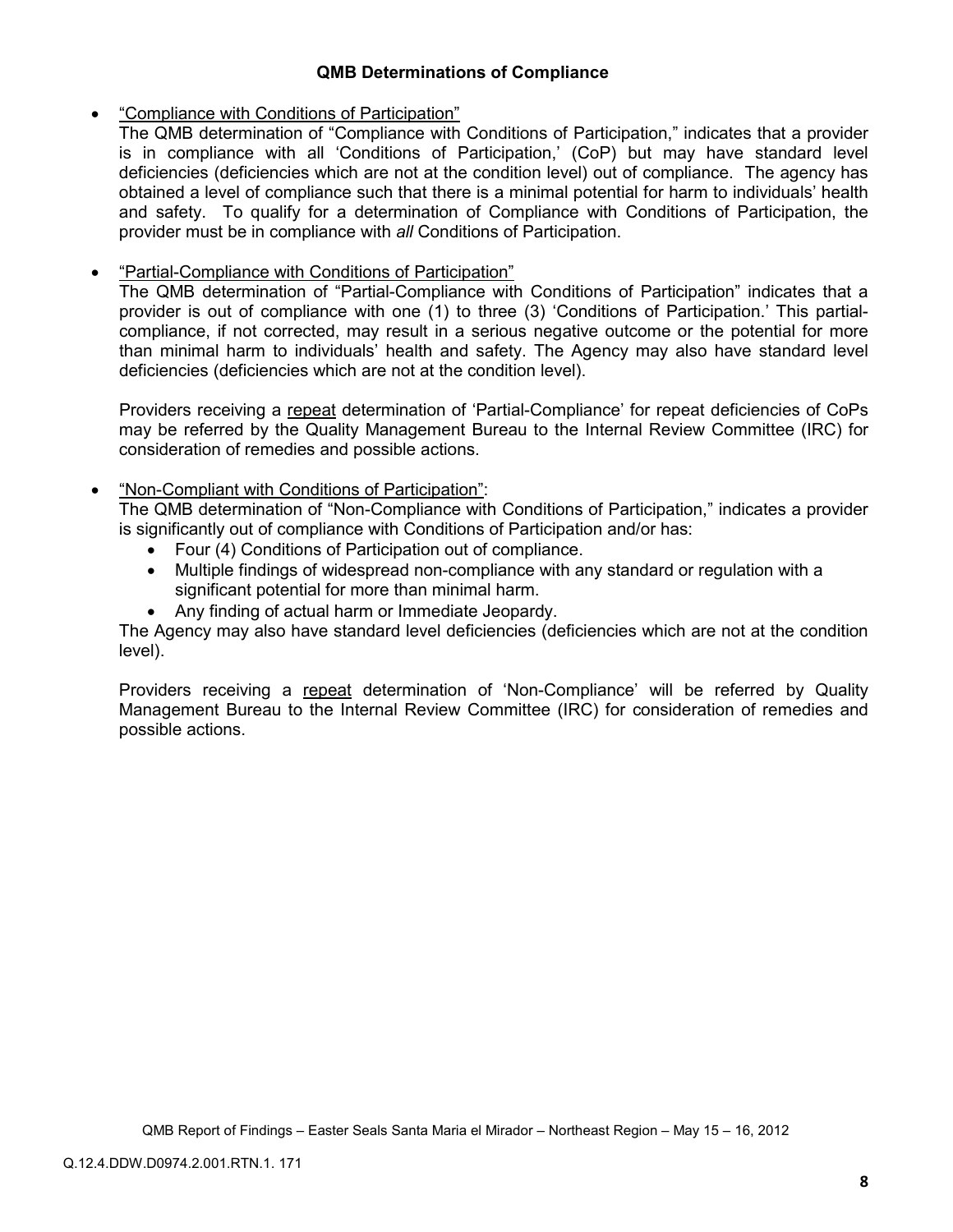## **Guidelines for the Provider Informal Reconsideration of Finding (IRF) Process**

## **Introduction:**

Throughout the QMB Survey process, surveyors are openly communicating with providers. Open communication means surveyors have clarified issues and/or requested missing information before completing the review through the use of the signed/dated "Document Request," or "administrative Needs," etc. forms. Regardless, there may still be instances where the provider disagrees with a specific finding. Providers may use the following process to informally dispute a finding.

# **Instructions:**

- 1. The Informal Reconsideration of the Finding (IRF) request must be in writing to the QMB Deputy Bureau Chief **within 10 business days** of receipt of the final Report of Findings.
- 2. The written request for an IRF *must* be completed on the QMB Request for Informal Reconsideration of Finding form available on the QMB website: http://dhi.health.state.nm.us/qmb
- 3. The written request for an IRF must specify in detail the request for reconsideration and why the finding is inaccurate.
- 4. The IRF request must include all supporting documentation or evidence.
- 5. If you have questions about the IRC process, email the IRF Chairperson, Scott Good at scott.good@state.nm.us for assistance.

## **The following limitations apply to the IRF process:**

- The request for an IRF and all supporting evidence must be received within 10 business days.
- Findings based on evidence requested during the survey and not provided may not be subject to reconsideration.
- The supporting documentation must be new evidence not previously reviewed or requested by the survey team.
- Providers must continue to complete their Plan of Correction during the IRF process
- Providers may not request an IRF to challenge the sampling methodology.
- Providers may not request an IRF based on disagreement with the nature of the standard or regulation.
- Providers may not request an IRF to challenge the team composition.
- Providers may not request an IRF to challenge the DHI/QMB determination of compliance or the length of their DDSD provider contract.

A Provider forfeits the right to an IRF if the request is not made within 10 business days of receiving the report and/or does not include all supporting documentation or evidence to show compliance with the standards and regulations.

The IRF Committee will review the request, the Provider will be notified in writing of the ruling; no face-toface meeting will be conducted.

When a Provider requests that a finding be reconsidered, it does not stop or delay the Plan of Correction process. **Providers must continue to complete the Plan of Correction, including the finding in dispute regardless of the IRF status.** If a finding is removed or modified, it will be noted and removed or modified from the Report of Findings. It should be noted that in some cases a Plan of Correction may be completed prior to the IRF process being completed. The provider will be notified in writing on the decisions of the IRF committee.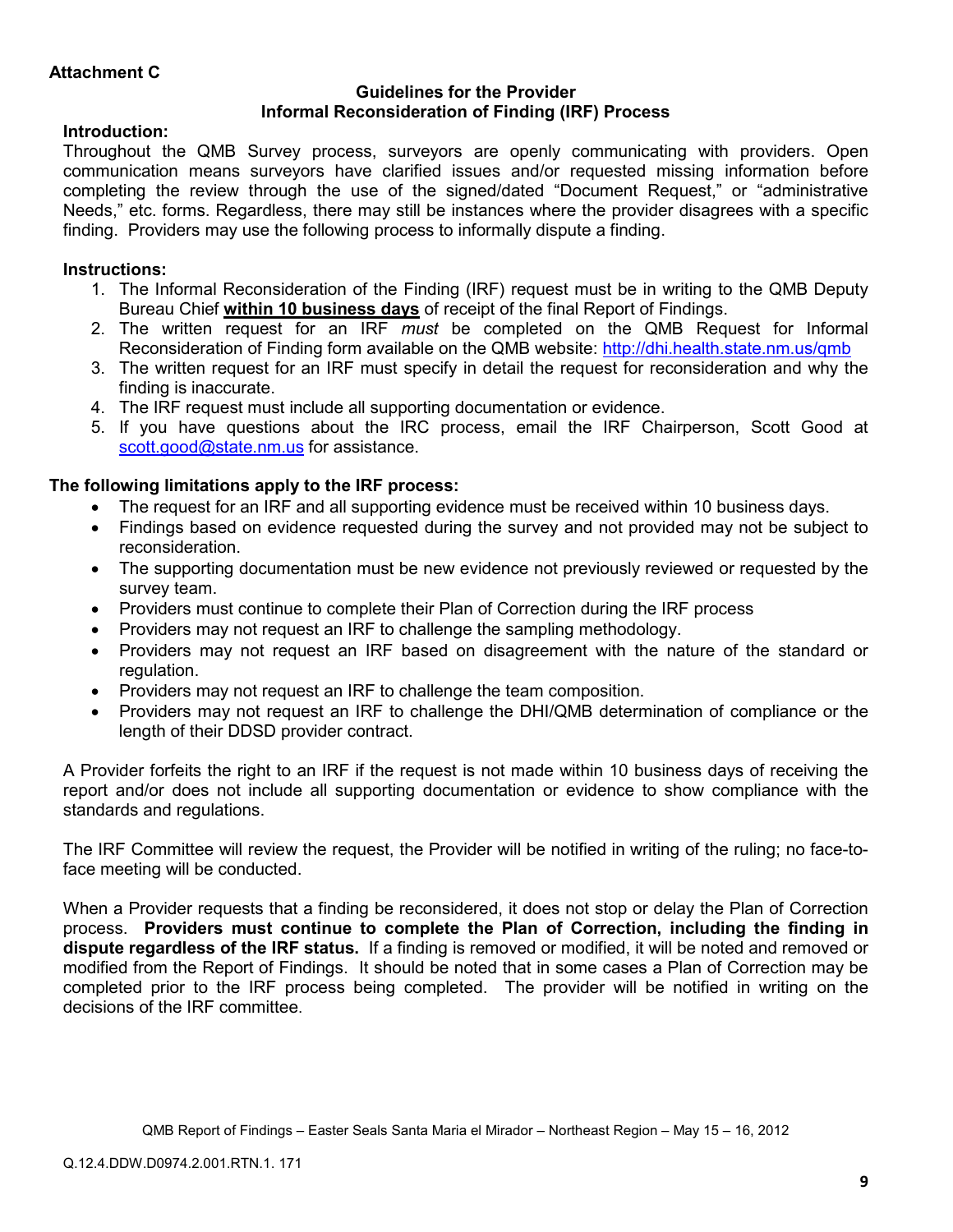| Agency:          | Easter Seals Santa Maria el Mirador - Northeast Region                                                                                          |
|------------------|-------------------------------------------------------------------------------------------------------------------------------------------------|
| Program:         | Developmental Disabilities Waiver                                                                                                               |
| Service:         | Community Living Supports (Supported Living & Independent Living) & Community Inclusion Supports<br>(Adult Habilitation & Supported Employment) |
| Monitoring Type: | <b>Routine Survey</b>                                                                                                                           |
| Date of Survey:  | May 15 - 16, 2012                                                                                                                               |

| <b>Standard of Care</b>                                                                                                                                                                                                                                                                                                                                                                                                                                                                                                                                                                                                                                                                                                                                                                                                                                                                                                                                                                                                                                                                                                                   | <b>Deficiencies</b>                                                                                                                                                                                                                                                                                                                  | <b>Agency Plan of Correction, On-going</b><br><b>QA/QI &amp; Responsible Party</b>                                                                                           | <b>Date</b><br><b>Due</b> |
|-------------------------------------------------------------------------------------------------------------------------------------------------------------------------------------------------------------------------------------------------------------------------------------------------------------------------------------------------------------------------------------------------------------------------------------------------------------------------------------------------------------------------------------------------------------------------------------------------------------------------------------------------------------------------------------------------------------------------------------------------------------------------------------------------------------------------------------------------------------------------------------------------------------------------------------------------------------------------------------------------------------------------------------------------------------------------------------------------------------------------------------------|--------------------------------------------------------------------------------------------------------------------------------------------------------------------------------------------------------------------------------------------------------------------------------------------------------------------------------------|------------------------------------------------------------------------------------------------------------------------------------------------------------------------------|---------------------------|
|                                                                                                                                                                                                                                                                                                                                                                                                                                                                                                                                                                                                                                                                                                                                                                                                                                                                                                                                                                                                                                                                                                                                           |                                                                                                                                                                                                                                                                                                                                      | CMS Assurance - Service Plans: ISP Implementation - Services are delivered in accordance with the service plan, including type,                                              |                           |
| scope, amount, duration and frequency specified in the service plan.                                                                                                                                                                                                                                                                                                                                                                                                                                                                                                                                                                                                                                                                                                                                                                                                                                                                                                                                                                                                                                                                      |                                                                                                                                                                                                                                                                                                                                      |                                                                                                                                                                              |                           |
| Tag #1A08 Agency Case File                                                                                                                                                                                                                                                                                                                                                                                                                                                                                                                                                                                                                                                                                                                                                                                                                                                                                                                                                                                                                                                                                                                | <b>Standard Level Deficiency</b>                                                                                                                                                                                                                                                                                                     |                                                                                                                                                                              |                           |
| Developmental Disabilities (DD) Waiver Service<br>Standards effective 4/1/2007<br><b>CHAPTER 1 II. PROVIDER AGENCY</b><br><b>REQUIREMENTS:</b> The objective of these<br>standards is to establish Provider Agency policy,<br>procedure and reporting requirements for DD<br>Medicaid Waiver program. These requirements<br>apply to all such Provider Agency staff, whether<br>directly employed or subcontracting with the<br>Provider Agency. Additional Provider Agency<br>requirements and personnel qualifications may<br>be applicable for specific service standards.<br>D. Provider Agency Case File for the<br>Individual: All Provider Agencies shall maintain<br>at the administrative office a confidential case<br>file for each individual. Case records belong to<br>the individual receiving services and copies shall<br>be provided to the receiving agency whenever<br>an individual changes providers. The record<br>must also be made available for review when<br>requested by DOH, HSD or federal government<br>representatives for oversight purposes. The<br>individual's case file shall include the following | Based on record review, the Agency failed to<br>maintain at the administrative office a<br>confidential case file for 1 of 3 individuals.<br>Review of the Agency individual case files found<br>the following items were not found, incomplete,<br>and/or not current:<br>• Documentation of Guardianship/Power of<br>Attorney (#2) | Provider:<br>State your Plan of Correction for the findings in this<br>Tag above this line.<br>Enter your Quality Assurance/Quality Improvement<br>processes below the line. |                           |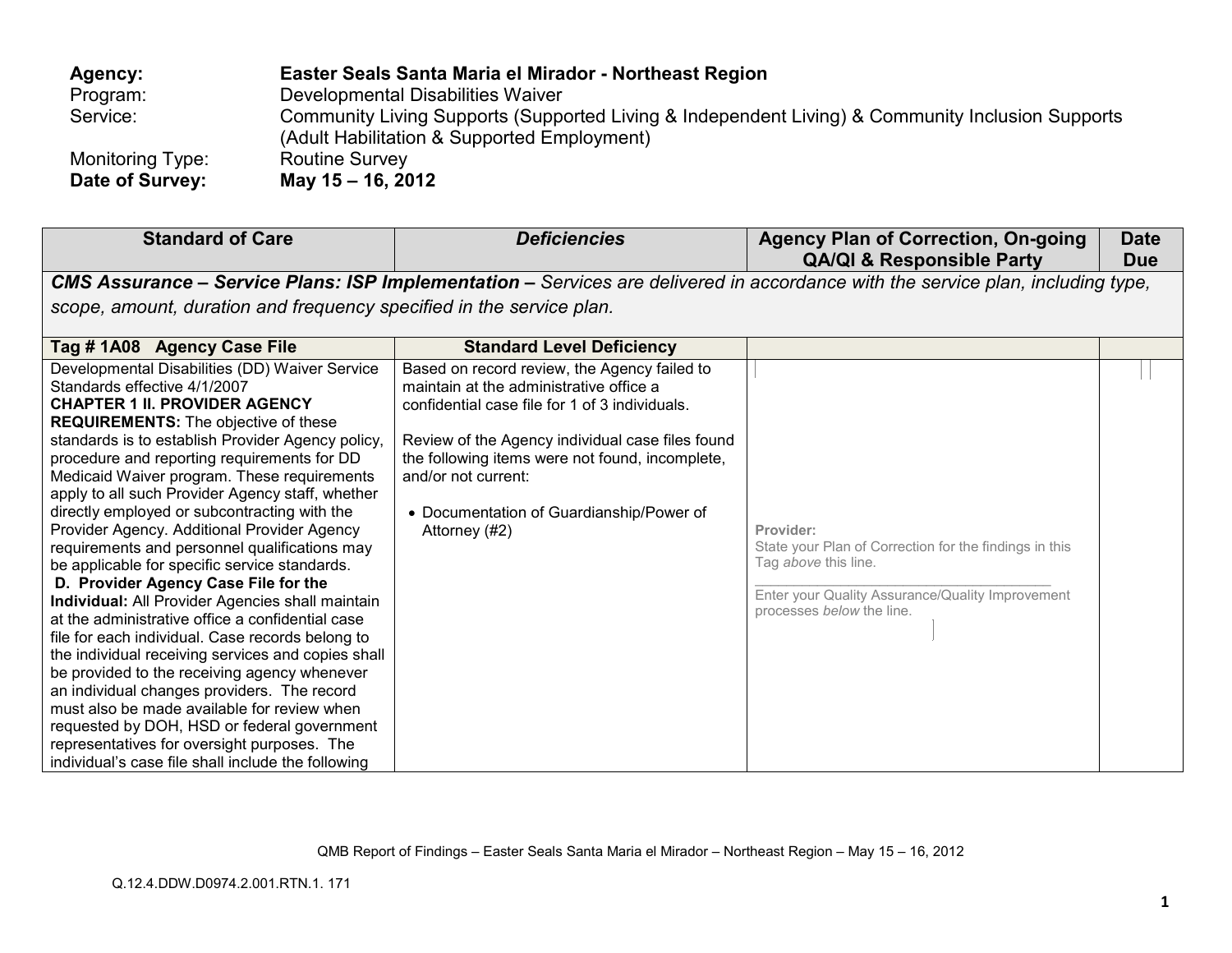| requirements:                                       |  |  |
|-----------------------------------------------------|--|--|
| (1) Emergency contact information, including the    |  |  |
| individual's address, telephone number,             |  |  |
| names and telephone numbers of relatives,           |  |  |
| or guardian or conservator, physician's             |  |  |
| name(s) and telephone number(s), pharmacy           |  |  |
| name, address and telephone number, and             |  |  |
| health plan if appropriate;                         |  |  |
| (2) The individual's complete and current ISP,      |  |  |
| with all supplemental plans specific to the         |  |  |
| individual, and the most current completed          |  |  |
| Health Assessment Tool (HAT);                       |  |  |
| (3) Progress notes and other service delivery       |  |  |
| documentation;                                      |  |  |
| (4) Crisis Prevention/Intervention Plans, if there  |  |  |
| are any for the individual;                         |  |  |
| (5) A medical history, which shall include at least |  |  |
| demographic data, current and past medical          |  |  |
| diagnoses including the cause (if known) of         |  |  |
| the developmental disability, psychiatric           |  |  |
| diagnoses, allergies (food, environmental,          |  |  |
| medications), immunizations, and most               |  |  |
| recent physical exam;                               |  |  |
| (6) When applicable, transition plans completed     |  |  |
| for individuals at the time of discharge from       |  |  |
| Fort Stanton Hospital or Los Lunas Hospital         |  |  |
| and Training School; and                            |  |  |
| (7) Case records belong to the individual           |  |  |
| receiving services and copies shall be              |  |  |
| provided to the individual upon request.            |  |  |
| (8) The receiving Provider Agency shall be          |  |  |
| provided at a minimum the following records         |  |  |
| whenever an individual changes provider             |  |  |
| agencies:                                           |  |  |
| (a) Complete file for the past 12 months;           |  |  |
| (b) ISP and quarterly reports from the current      |  |  |
| and prior ISP year;                                 |  |  |
| (c) Intake information from original admission      |  |  |
| to services; and                                    |  |  |
| (d) When applicable, the Individual                 |  |  |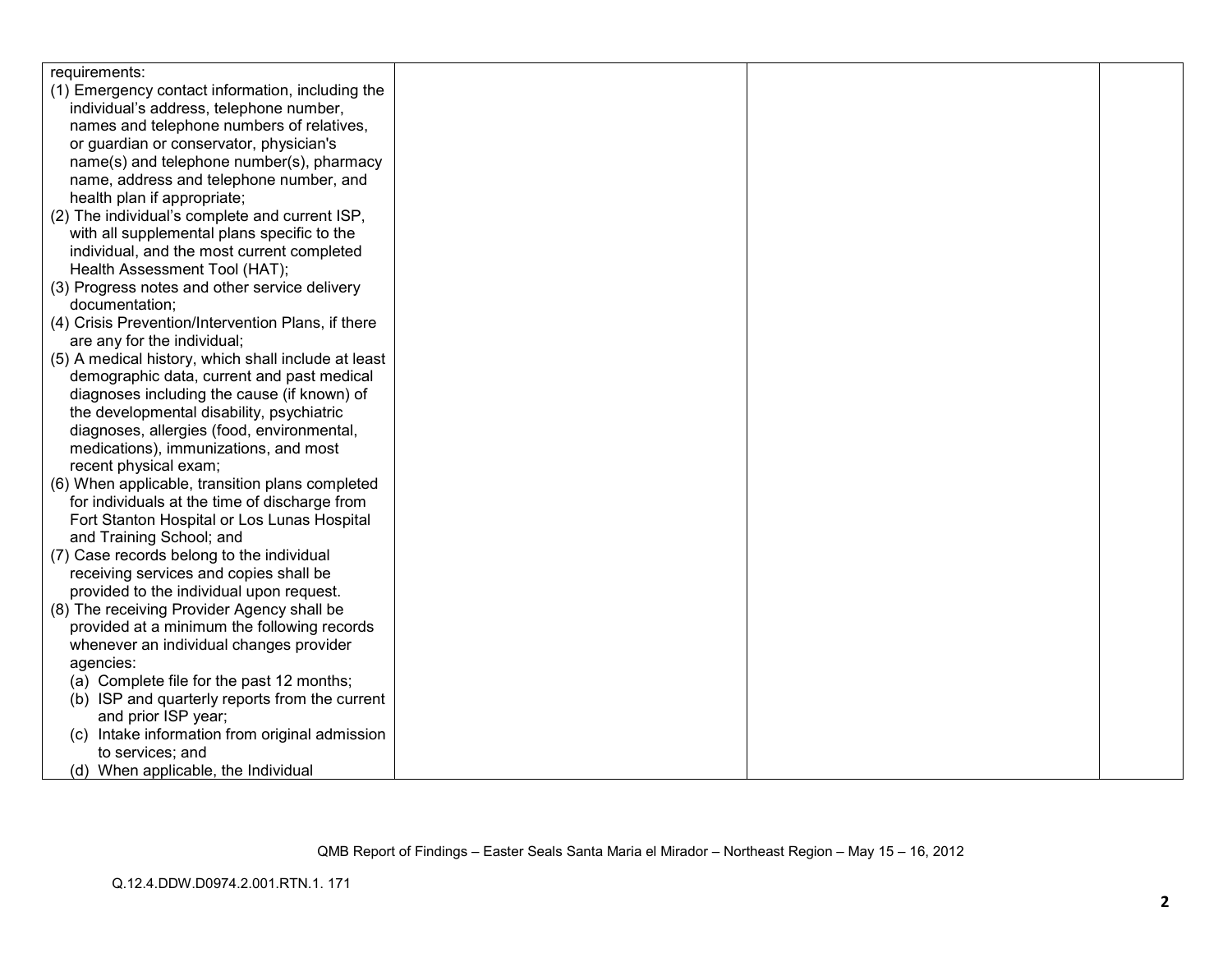| Transition Plan at the time of discharge          |  |  |
|---------------------------------------------------|--|--|
| from Los Lunas Hospital and Training              |  |  |
| School or Ft. Stanton Hospital.                   |  |  |
|                                                   |  |  |
| NMAC 8.302.1.17 RECORD KEEPING AND                |  |  |
| <b>DOCUMENTATION REQUIREMENTS: A</b>              |  |  |
| provider must maintain all the records necessary  |  |  |
| to fully disclose the nature, quality, amount and |  |  |
| medical necessity of services furnished to an     |  |  |
| eligible recipient who is currently receiving or  |  |  |
| who has received services in the past.            |  |  |
|                                                   |  |  |
| B. Documentation of test results: Results of      |  |  |
| tests and services must be documented, which      |  |  |
| includes results of laboratory and radiology      |  |  |
| procedures or progress following therapy or       |  |  |
| treatment.                                        |  |  |
|                                                   |  |  |
|                                                   |  |  |
|                                                   |  |  |
|                                                   |  |  |
|                                                   |  |  |
|                                                   |  |  |
|                                                   |  |  |
|                                                   |  |  |
|                                                   |  |  |
|                                                   |  |  |
|                                                   |  |  |
|                                                   |  |  |
|                                                   |  |  |
|                                                   |  |  |
|                                                   |  |  |
|                                                   |  |  |
|                                                   |  |  |
|                                                   |  |  |
|                                                   |  |  |
|                                                   |  |  |
|                                                   |  |  |
|                                                   |  |  |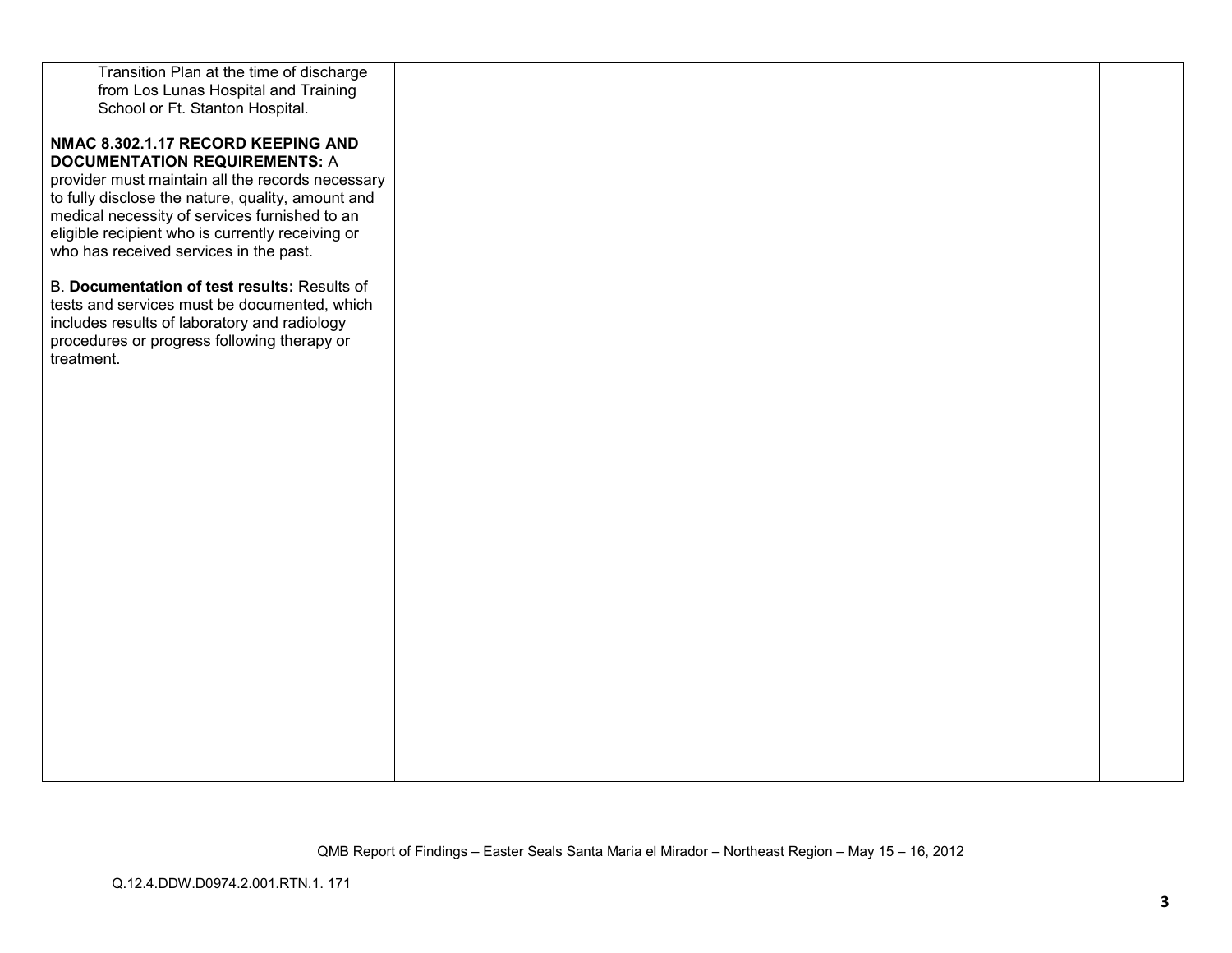| Tag #1A32 & 6L14 ISP Implementation                                                                                                                                                                                                                                                                                                                                                                                                                                                                                                                                                                                                                                                                                                                                                                                                                                                                                                                                                                                                                                                                                                                                                                                                                                                                                                                                                                                     | <b>Standard Level Deficiency</b>                                                                                                                                                                                                                                                                                                                                                                                                                                                                                                                                                                                 |                                                                                                                                                                                     |  |
|-------------------------------------------------------------------------------------------------------------------------------------------------------------------------------------------------------------------------------------------------------------------------------------------------------------------------------------------------------------------------------------------------------------------------------------------------------------------------------------------------------------------------------------------------------------------------------------------------------------------------------------------------------------------------------------------------------------------------------------------------------------------------------------------------------------------------------------------------------------------------------------------------------------------------------------------------------------------------------------------------------------------------------------------------------------------------------------------------------------------------------------------------------------------------------------------------------------------------------------------------------------------------------------------------------------------------------------------------------------------------------------------------------------------------|------------------------------------------------------------------------------------------------------------------------------------------------------------------------------------------------------------------------------------------------------------------------------------------------------------------------------------------------------------------------------------------------------------------------------------------------------------------------------------------------------------------------------------------------------------------------------------------------------------------|-------------------------------------------------------------------------------------------------------------------------------------------------------------------------------------|--|
| NMAC 7.26.5.16.C and D Development of the<br>ISP. Implementation of the ISP. The ISP shall<br>be implemented according to the timelines<br>determined by the IDT and as specified in the<br>ISP for each stated desired outcomes and action<br>plan.<br>C. The IDT shall review and discuss information<br>and recommendations with the individual, with<br>the goal of supporting the individual in attaining<br>desired outcomes. The IDT develops an ISP<br>based upon the individual's personal vision<br>statement, strengths, needs, interests and<br>preferences. The ISP is a dynamic document,<br>revised periodically, as needed, and amended to<br>reflect progress towards personal goals and<br>achievements consistent with the individual's<br>future vision. This regulation is consistent with<br>standards established for individual plan<br>development as set forth by the commission on<br>the accreditation of rehabilitation facilities<br>(CARF) and/or other program accreditation<br>approved and adopted by the developmental<br>disabilities division and the department of health.<br>It is the policy of the developmental disabilities<br>division (DDD), that to the extent permitted by<br>funding, each individual receive supports and<br>services that will assist and encourage<br>independence and productivity in the community<br>and attempt to prevent regression or loss of | Based on record review, the Agency failed to<br>implement the ISP according to the timelines<br>determined by the IDT and as specified in the<br>ISP for each stated desired outcomes and action<br>plan for 1 of 3 individuals.<br>Per Individuals ISP the following was found with<br>regards to the implementation of ISP Outcomes:<br><b>Administrative Files Reviewed:</b><br><b>Independent Living Data Collection/Data</b><br>Tracking/Progress with regards to ISP<br><b>Outcomes:</b><br>Individual #3<br>• None found regarding: " will make<br>successful purchases in the community," for<br>4/2012. | Provider:<br>State your Plan of Correction for the findings in this<br>Tag above this line.<br>Enter your Quality Assurance/Quality Improvement<br>processes <i>below</i> the line. |  |
| current capabilities. Services and supports                                                                                                                                                                                                                                                                                                                                                                                                                                                                                                                                                                                                                                                                                                                                                                                                                                                                                                                                                                                                                                                                                                                                                                                                                                                                                                                                                                             |                                                                                                                                                                                                                                                                                                                                                                                                                                                                                                                                                                                                                  |                                                                                                                                                                                     |  |
| include specialized and/or generic services,<br>training, education and/or treatment as<br>determined by the IDT and documented in the<br>ISP.<br>D. The intent is to provide choice and obtain<br>opportunities for individuals to live, work and                                                                                                                                                                                                                                                                                                                                                                                                                                                                                                                                                                                                                                                                                                                                                                                                                                                                                                                                                                                                                                                                                                                                                                      |                                                                                                                                                                                                                                                                                                                                                                                                                                                                                                                                                                                                                  |                                                                                                                                                                                     |  |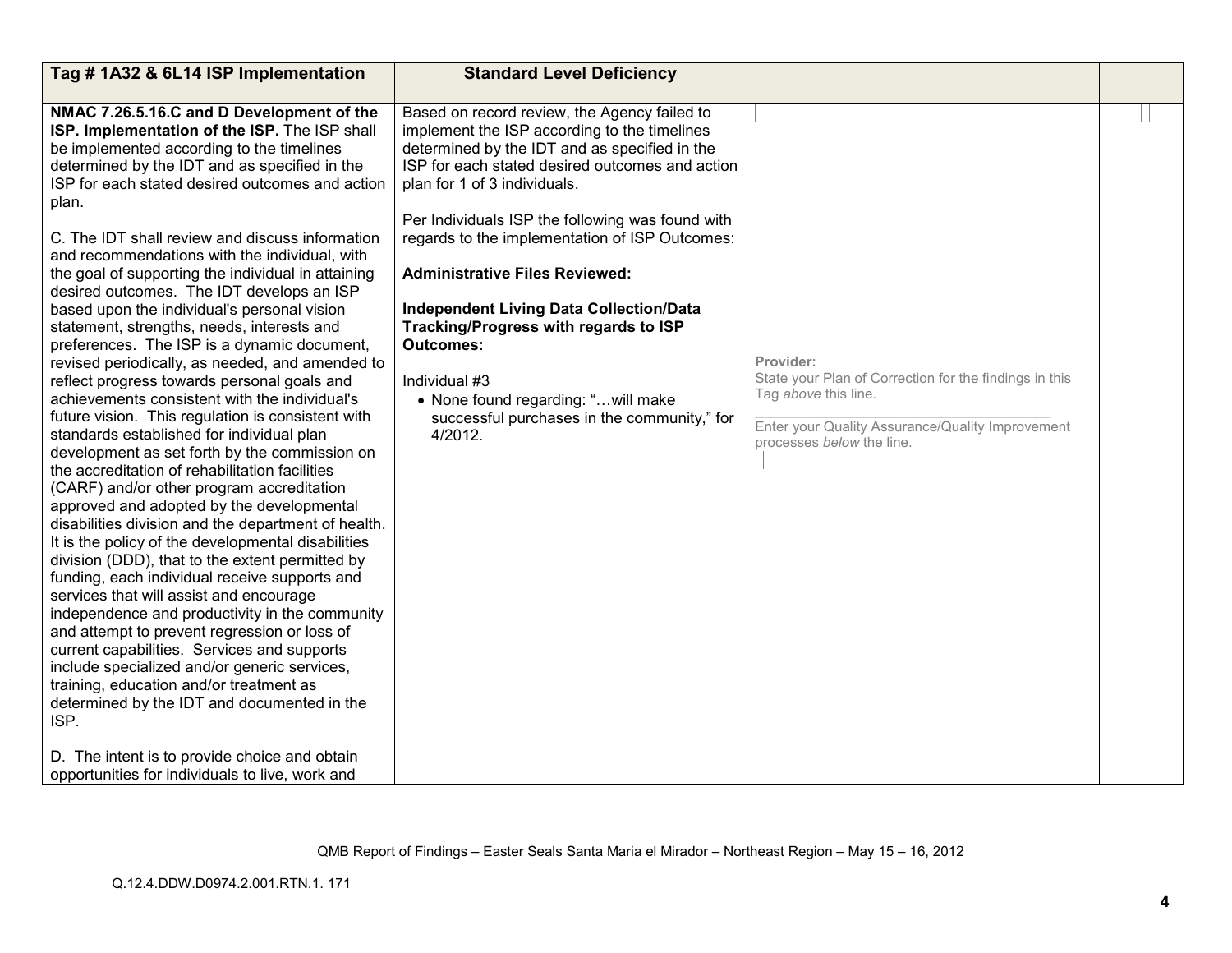| play with full participation in their communities.<br>The following principles provide direction and<br>purpose in planning for individuals with<br>developmental disabilities.<br>[05/03/94; 01/15/97; Recompiled 10/31/01] |  |  |
|------------------------------------------------------------------------------------------------------------------------------------------------------------------------------------------------------------------------------|--|--|
|                                                                                                                                                                                                                              |  |  |
|                                                                                                                                                                                                                              |  |  |
|                                                                                                                                                                                                                              |  |  |
|                                                                                                                                                                                                                              |  |  |
|                                                                                                                                                                                                                              |  |  |
|                                                                                                                                                                                                                              |  |  |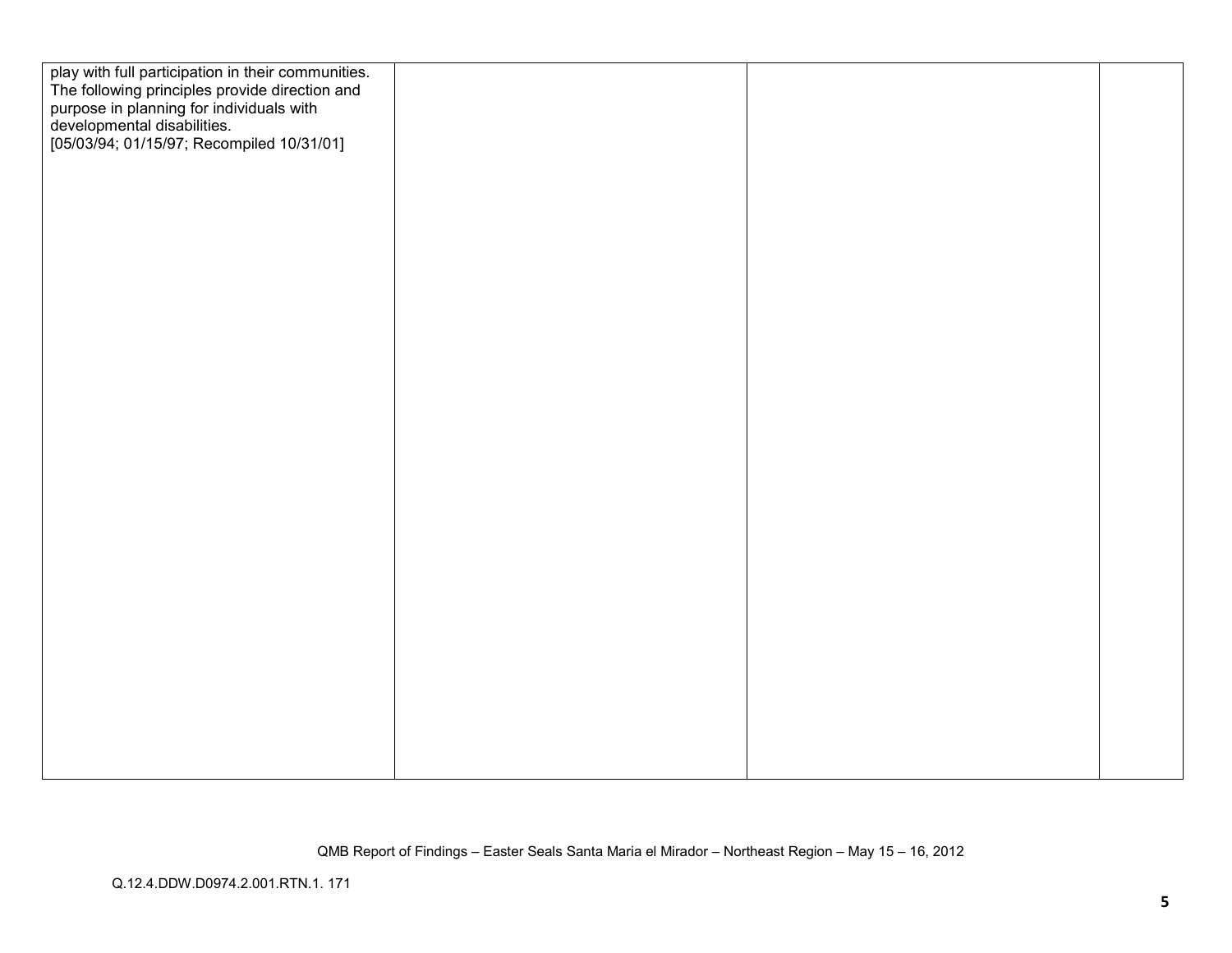|     | Tag # 6L17 Reporting Requirements<br>(Community Living Quarterly Reports)                                                                                                                                                                                                                                                                                                                       | <b>Standard Level Deficiency</b>                                                                                                                                                                            |                                                                                |  |
|-----|-------------------------------------------------------------------------------------------------------------------------------------------------------------------------------------------------------------------------------------------------------------------------------------------------------------------------------------------------------------------------------------------------|-------------------------------------------------------------------------------------------------------------------------------------------------------------------------------------------------------------|--------------------------------------------------------------------------------|--|
|     | Developmental Disabilities (DD) Waiver Service<br>Standards effective 4/1/2007<br><b>CHAPTER 6. VIII. COMMUNITY LIVING</b><br><b>SERVICE PROVIDER AGENCY</b><br><b>REQUIREMENTS</b>                                                                                                                                                                                                             | Based on record review, the Agency failed to<br>complete written quarterly status reports for 1 of<br>2 individuals receiving Community Living<br>Services.<br><b>Independent Living Annual Assessment:</b> |                                                                                |  |
|     | D. Community Living Service Provider<br><b>Agency Reporting Requirements: All</b><br>Community Living Support providers shall<br>submit written quarterly status reports to the<br>individual's Case Manager and other IDT<br>Members no later than fourteen (14) days<br>following the end of each ISP quarter. The<br>quarterly reports shall contain the following<br>written documentation: | • Individual #3 - None found for $10/6/2010 -$<br>10/6/2011.                                                                                                                                                | Provider:                                                                      |  |
| (1) | Timely completion of relevant activities from<br><b>ISP Action Plans</b>                                                                                                                                                                                                                                                                                                                        |                                                                                                                                                                                                             | State your Plan of Correction for the findings in this<br>Tag above this line. |  |
| (2) | Progress towards desired outcomes in the<br>ISP accomplished during the quarter;                                                                                                                                                                                                                                                                                                                |                                                                                                                                                                                                             | Enter your Quality Assurance/Quality Improvement<br>processes below the line.  |  |
| (3) | Significant changes in routine or staffing;                                                                                                                                                                                                                                                                                                                                                     |                                                                                                                                                                                                             |                                                                                |  |
| (4) | Unusual or significant life events;                                                                                                                                                                                                                                                                                                                                                             |                                                                                                                                                                                                             |                                                                                |  |
| (5) | Updates on health status, including<br>medication and durable medical equipment<br>needs identified during the quarter; and                                                                                                                                                                                                                                                                     |                                                                                                                                                                                                             |                                                                                |  |
| (6) | Data reports as determined by IDT<br>members.                                                                                                                                                                                                                                                                                                                                                   |                                                                                                                                                                                                             |                                                                                |  |
|     |                                                                                                                                                                                                                                                                                                                                                                                                 |                                                                                                                                                                                                             |                                                                                |  |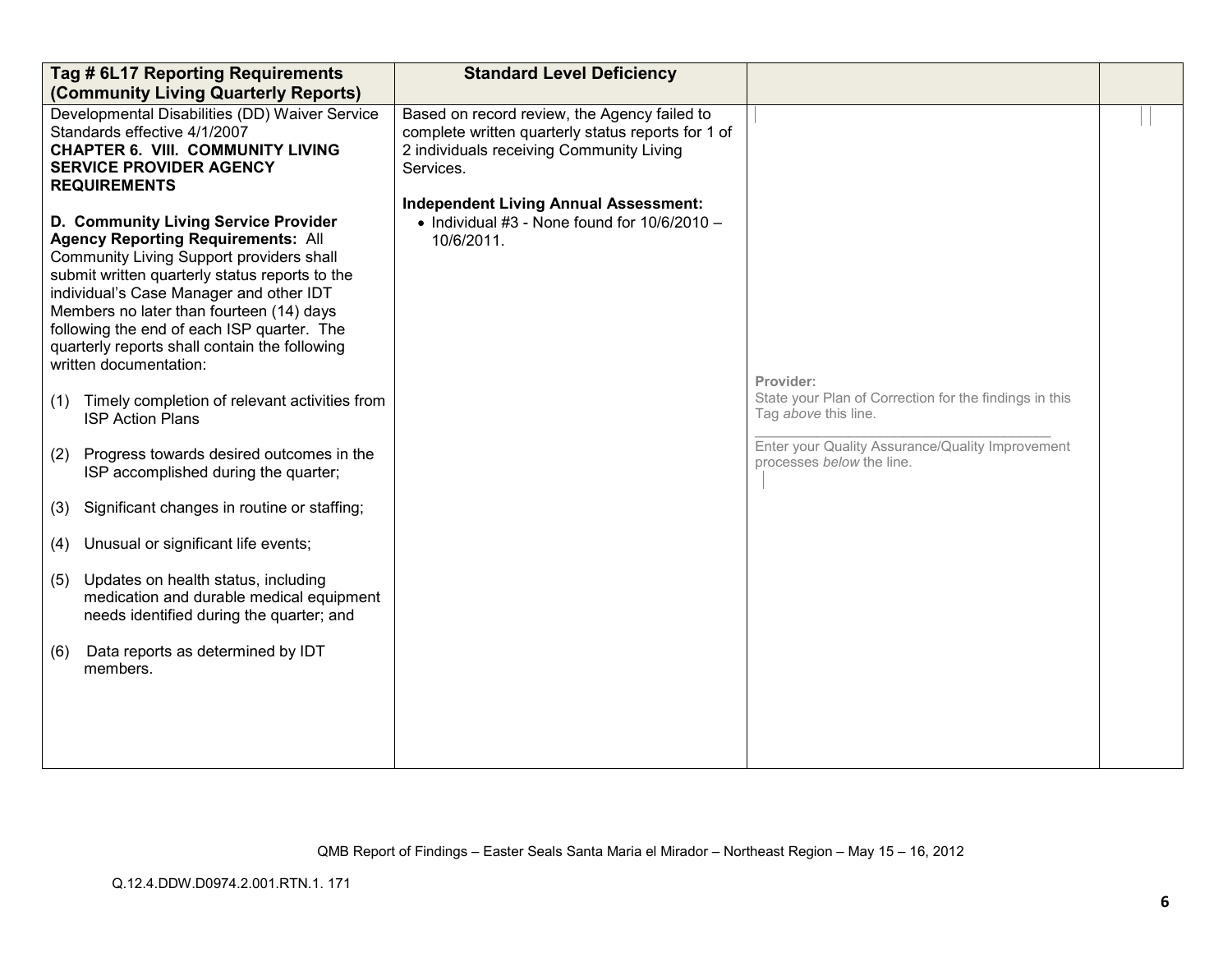| <b>TAG6L14 Residential Case File</b>                                                                                                                                                                                                                                                                                                                                                                                                                                                                                                                                                                                                                                                                                                                                                                              | <b>Standard Level Deficiency</b>                                                                                                                                                                                                                    |                                                                                                                                                                              |  |
|-------------------------------------------------------------------------------------------------------------------------------------------------------------------------------------------------------------------------------------------------------------------------------------------------------------------------------------------------------------------------------------------------------------------------------------------------------------------------------------------------------------------------------------------------------------------------------------------------------------------------------------------------------------------------------------------------------------------------------------------------------------------------------------------------------------------|-----------------------------------------------------------------------------------------------------------------------------------------------------------------------------------------------------------------------------------------------------|------------------------------------------------------------------------------------------------------------------------------------------------------------------------------|--|
| Developmental Disabilities (DD) Waiver Service<br>Standards effective 4/1/2007<br><b>CHAPTER 6. VIII. COMMUNITY LIVING</b><br><b>SERVICE PROVIDER AGENCY</b><br><b>REQUIREMENTS</b><br>A. Residence Case File: For individuals<br>receiving Supported Living or Family Living, the                                                                                                                                                                                                                                                                                                                                                                                                                                                                                                                                | Based on record review, the Agency failed to<br>maintain a complete and confidential case file in<br>the residence for 1 of 3 Individuals receiving<br>Supported Living Services.<br>The following was not found, incomplete and/or<br>not current: |                                                                                                                                                                              |  |
| Agency shall maintain in the individual's home a<br>complete and current confidential case file for                                                                                                                                                                                                                                                                                                                                                                                                                                                                                                                                                                                                                                                                                                               | • Occupational Therapy Plan (#1)                                                                                                                                                                                                                    |                                                                                                                                                                              |  |
| each individual. For individuals receiving<br>Independent Living Services, rather than                                                                                                                                                                                                                                                                                                                                                                                                                                                                                                                                                                                                                                                                                                                            | Positive Behavioral Plan (#1)<br>$\bullet$                                                                                                                                                                                                          |                                                                                                                                                                              |  |
| maintaining this file at the individual's home, the<br>complete and current confidential case file for<br>each individual shall be maintained at the<br>agency's administrative site. Each file shall<br>include the following:<br>(1) Complete and current ISP and all<br>supplemental plans specific to the individual;<br>(2) Complete and current Health Assessment<br>Tool:<br>(3) Current emergency contact information,<br>which includes the individual's address,<br>telephone number, names and telephone<br>numbers of residential Community Living<br>Support providers, relatives, or guardian or<br>conservator, primary care physician's name(s)<br>and telephone number(s), pharmacy name,<br>address and telephone number and dentist<br>name, address and telephone number, and<br>health plan; | • Behavioral Support Crisis Plan (#1)                                                                                                                                                                                                               | Provider:<br>State your Plan of Correction for the findings in this<br>Tag above this line.<br>Enter your Quality Assurance/Quality Improvement<br>processes below the line. |  |
| (4) Up-to-date progress notes, signed and<br>dated by the person making the note for at least<br>the past month (older notes may be transferred<br>to the agency office);                                                                                                                                                                                                                                                                                                                                                                                                                                                                                                                                                                                                                                         |                                                                                                                                                                                                                                                     |                                                                                                                                                                              |  |
| (5) Data collected to document ISP Action Plan                                                                                                                                                                                                                                                                                                                                                                                                                                                                                                                                                                                                                                                                                                                                                                    |                                                                                                                                                                                                                                                     |                                                                                                                                                                              |  |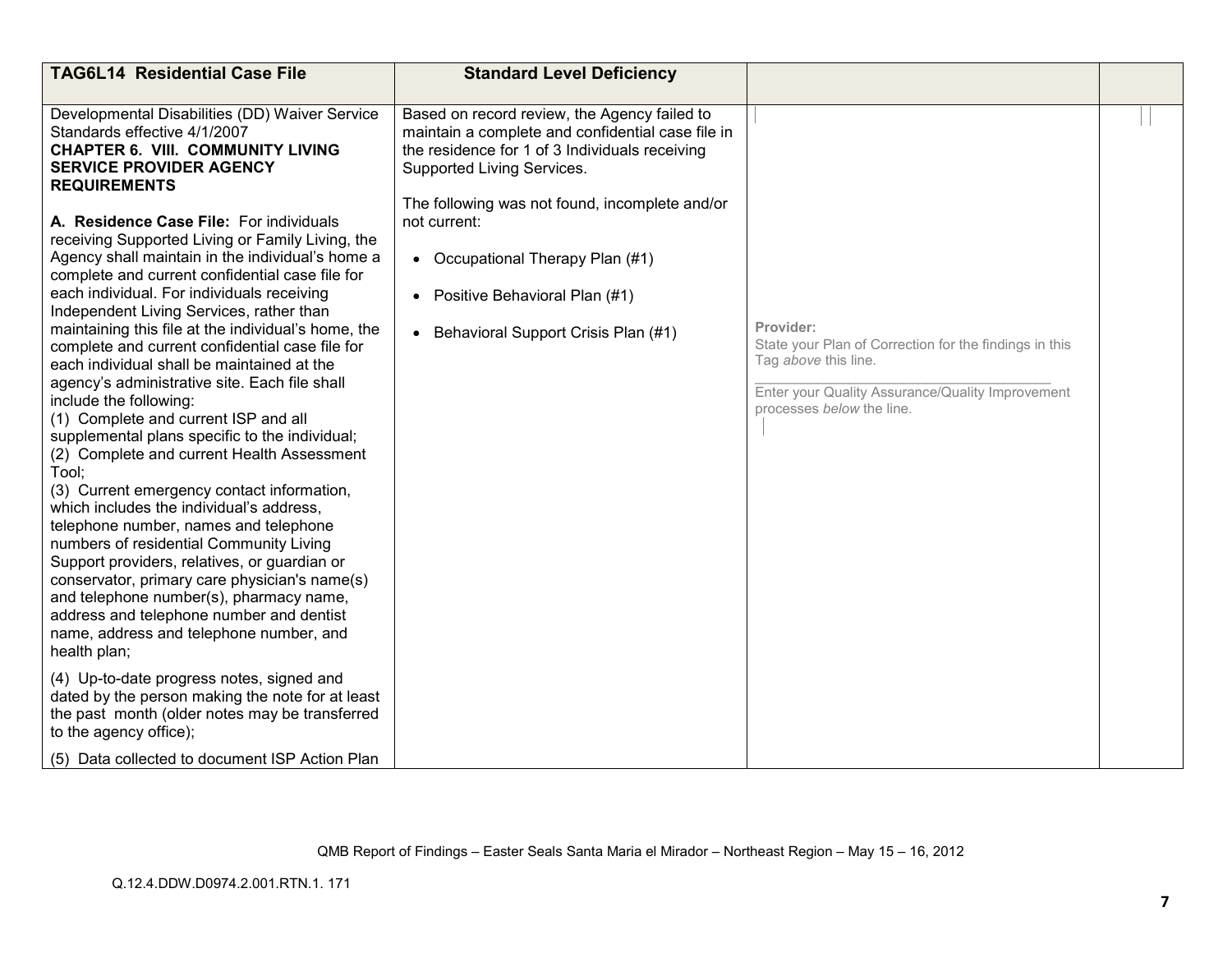| implementation                                               |  |  |
|--------------------------------------------------------------|--|--|
| (6) Progress notes written by direct care staff              |  |  |
| and by nurses regarding individual health status             |  |  |
| and physical conditions including action taken in            |  |  |
| response to identified changes in condition for at           |  |  |
| least the past month;                                        |  |  |
| (7) Physician's or qualified health care providers           |  |  |
| written orders:                                              |  |  |
| (8) Progress notes documenting implementation                |  |  |
| of a physician's or qualified health care                    |  |  |
| provider's order(s);                                         |  |  |
| (9) Medication Administration Record (MAR) for               |  |  |
| the past three (3) months which includes:                    |  |  |
| (a) The name of the individual;                              |  |  |
| (b) A transcription of the healthcare                        |  |  |
| practitioners prescription including the                     |  |  |
| brand and generic name of the medication;                    |  |  |
| (c) Diagnosis for which the medication is                    |  |  |
| prescribed;                                                  |  |  |
| (d) Dosage, frequency and method/route of                    |  |  |
| delivery;                                                    |  |  |
| (e) Times and dates of delivery;                             |  |  |
| Initials of person administering or assisting<br>(f)         |  |  |
| with medication; and<br>(g) An explanation of any medication |  |  |
| irregularity, allergic reaction or adverse                   |  |  |
| effect.                                                      |  |  |
| (h) For PRN medication an explanation for the                |  |  |
| use of the PRN must include:                                 |  |  |
| (i) Observable signs/symptoms or                             |  |  |
| circumstances in which the medication                        |  |  |
| is to be used, and                                           |  |  |
| (ii) Documentation of the                                    |  |  |
| effectiveness/result of the PRN                              |  |  |
| delivered.                                                   |  |  |
| A MAR is not required for individuals<br>(i)                 |  |  |
| participating in Independent Living Services                 |  |  |
| who self-administer their own medication.                    |  |  |
| However, when medication administration                      |  |  |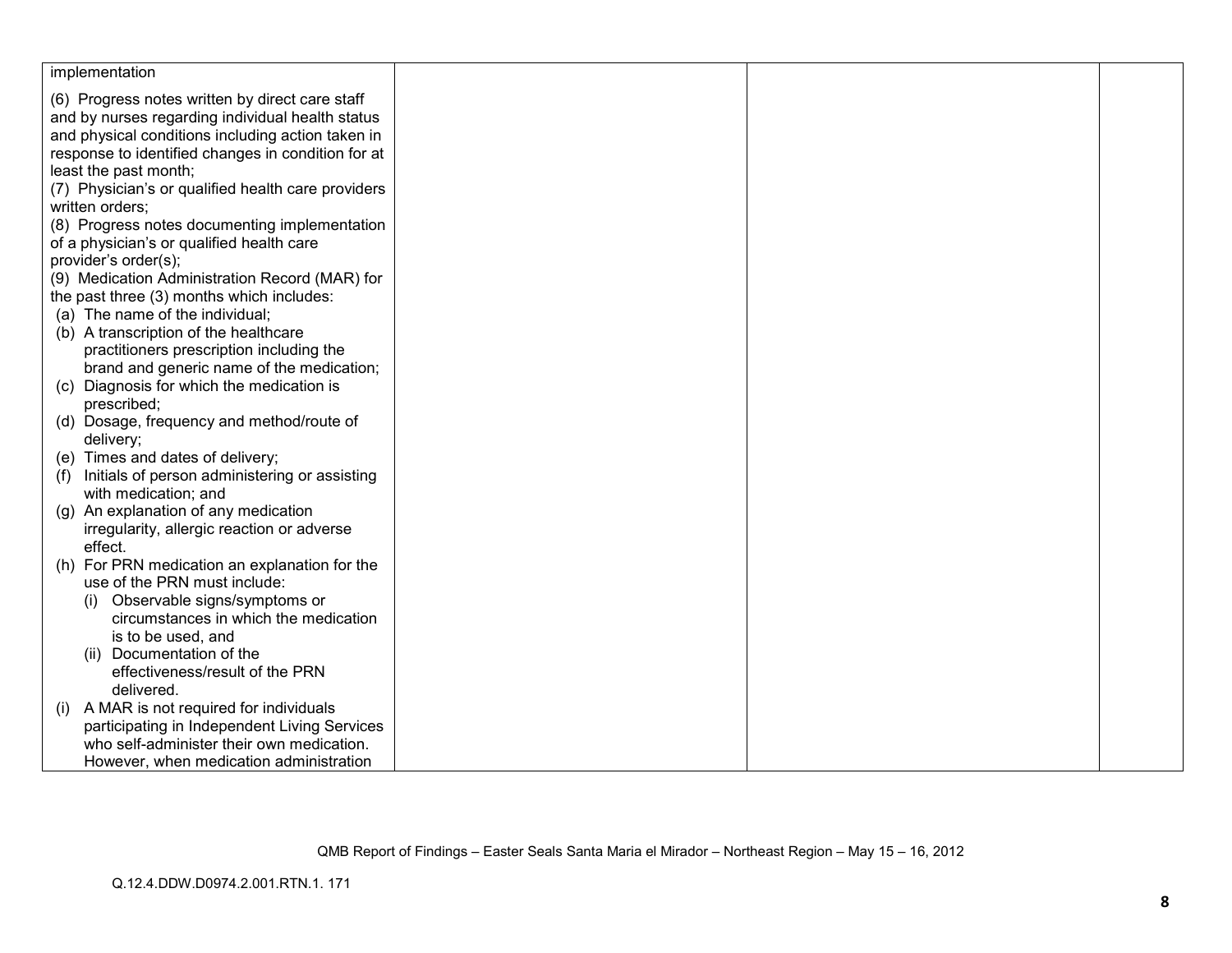| is provided as part of the Independent             |  |  |
|----------------------------------------------------|--|--|
| Living Service a MAR must be maintained            |  |  |
| at the individual's home and an updated            |  |  |
| copy must be placed in the agency file on a        |  |  |
| weekly basis.                                      |  |  |
| (10) Record of visits to healthcare practitioners  |  |  |
| including any treatment provided at the visit and  |  |  |
| a record of all diagnostic testing for the current |  |  |
| ISP year; and                                      |  |  |
| (11) Medical History to include: demographic       |  |  |
| data, current and past medical diagnoses           |  |  |
| including the cause (if known) of the              |  |  |
| developmental disability and any psychiatric       |  |  |
| diagnosis, allergies (food, environmental,         |  |  |
| medications), status of routine adult health care  |  |  |
| screenings, immunizations, hospital discharge      |  |  |
| summaries for past twelve (12) months, past        |  |  |
| medical history including hospitalizations,        |  |  |
| surgeries, injuries, family history and current    |  |  |
| physical exam.                                     |  |  |
|                                                    |  |  |
|                                                    |  |  |
|                                                    |  |  |
|                                                    |  |  |
|                                                    |  |  |
|                                                    |  |  |
|                                                    |  |  |
|                                                    |  |  |
|                                                    |  |  |
|                                                    |  |  |
|                                                    |  |  |
|                                                    |  |  |
|                                                    |  |  |
|                                                    |  |  |
|                                                    |  |  |
|                                                    |  |  |
|                                                    |  |  |
|                                                    |  |  |
|                                                    |  |  |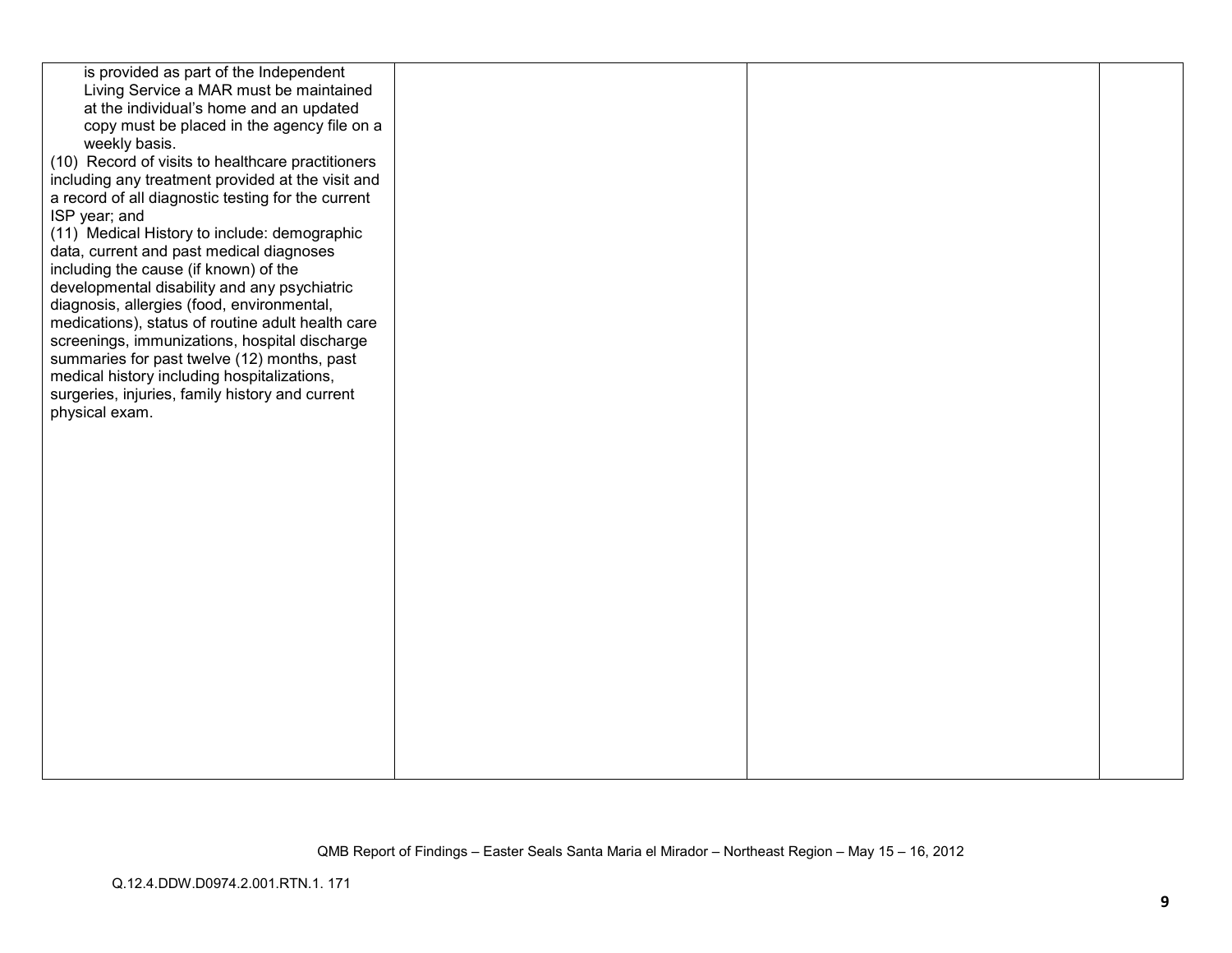| <b>Standard of Care</b>                                                                                                                                                                                                                                                                                                                                                                                                                                                                                    | <b>Deficiencies</b>                                                                                                                                                                                                                                                                  | <b>Agency Plan of Correction, On-going</b><br><b>QA/QI &amp; Responsible Party</b>                                                                                           | <b>Date</b><br><b>Due</b> |
|------------------------------------------------------------------------------------------------------------------------------------------------------------------------------------------------------------------------------------------------------------------------------------------------------------------------------------------------------------------------------------------------------------------------------------------------------------------------------------------------------------|--------------------------------------------------------------------------------------------------------------------------------------------------------------------------------------------------------------------------------------------------------------------------------------|------------------------------------------------------------------------------------------------------------------------------------------------------------------------------|---------------------------|
|                                                                                                                                                                                                                                                                                                                                                                                                                                                                                                            |                                                                                                                                                                                                                                                                                      |                                                                                                                                                                              |                           |
|                                                                                                                                                                                                                                                                                                                                                                                                                                                                                                            | <b>CMS Assurance – Qualified Providers –</b> The State monitors non-licensed/non-certified providers to assure adherence to waiver                                                                                                                                                   |                                                                                                                                                                              |                           |
| requirements and the approved waiver.                                                                                                                                                                                                                                                                                                                                                                                                                                                                      | requirements. The State implements its policies and procedures for verifying that provider training is conducted in accordance with State                                                                                                                                            |                                                                                                                                                                              |                           |
| Tag # 1A22 Agency Personnel                                                                                                                                                                                                                                                                                                                                                                                                                                                                                | <b>Standard Level Deficiency</b>                                                                                                                                                                                                                                                     |                                                                                                                                                                              |                           |
| <b>Competency</b>                                                                                                                                                                                                                                                                                                                                                                                                                                                                                          |                                                                                                                                                                                                                                                                                      |                                                                                                                                                                              |                           |
| Developmental Disabilities (DD) Waiver Service<br>Standards effective 4/1/2007<br><b>CHAPTER 1 IV. GENERAL REQUIREMENTS</b><br><b>FOR PROVIDER AGENCY SERVICE</b>                                                                                                                                                                                                                                                                                                                                          | Based on interview, the Agency failed to ensure<br>that training competencies were met for 2 of 4<br>Direct Support Personnel.                                                                                                                                                       |                                                                                                                                                                              |                           |
| PERSONNEL: The objective of this section is to<br>establish personnel standards for DD Medicaid<br>Waiver Provider Agencies for the following<br>services: Community Living Supports,<br>Community Inclusion Services, Respite,                                                                                                                                                                                                                                                                            | When DSP were asked if the Individual had a<br><b>Medical Emergency Response Plans and if</b><br>so, what the plan(s) covered, the following<br>was reported:                                                                                                                        |                                                                                                                                                                              |                           |
| Substitute Care and Personal Support<br>Companion Services. These standards apply to<br>all personnel who provide services, whether<br>directly employed or subcontracting with the<br>Provider Agency. Additional personnel<br>requirements and qualifications may be<br>applicable for specific service standards.                                                                                                                                                                                       | • DSP #43 stated, "Hypertension." According<br>to the Individual Specific Training section of<br>the ISP the Individual requires Medical<br>Emergency Response Plans for allergies and<br>gastrointestinal. (Individual #1)<br>When DSP were asked what the individual's             | Provider:<br>State your Plan of Correction for the findings in this<br>Tag above this line.<br>Enter your Quality Assurance/Quality Improvement<br>processes below the line. |                           |
| F. Qualifications for Direct Service<br>Personnel: The following employment<br>qualifications and competency requirements are<br>applicable to all Direct Service Personnel<br>employed by a Provider Agency:<br>(1) Direct service personnel shall be eighteen<br>(18) years or older. Exception: Adult<br>Habilitation can employ direct care personnel<br>under the age of eighteen 18 years, but the<br>employee shall work directly under a<br>supervisor, who is physically present at all<br>times; | Diagnosis were, the following was reported:<br>• DSP #45 stated, "Asthma, other than that she<br>is in good health." According to the<br>individuals ISP she is diagnosed with Down<br>Syndrome and high cholesterol. Staff did not<br>discuss the listed diagnosis. (Individual #3) |                                                                                                                                                                              |                           |
| (2) Direct service personnel shall have the ability                                                                                                                                                                                                                                                                                                                                                                                                                                                        |                                                                                                                                                                                                                                                                                      |                                                                                                                                                                              |                           |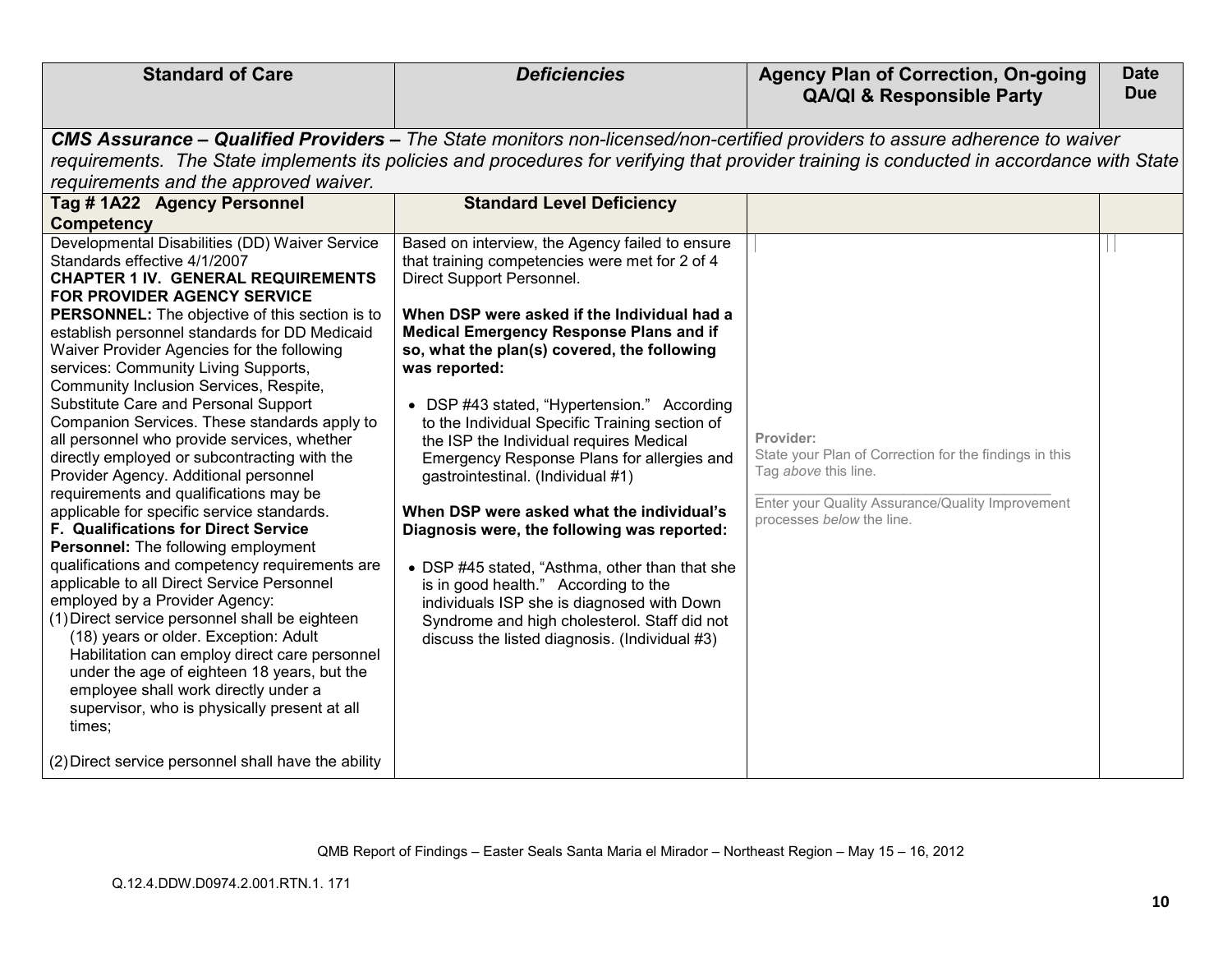| to read and carry out the requirements in an                                        |  |  |
|-------------------------------------------------------------------------------------|--|--|
| ISP:                                                                                |  |  |
|                                                                                     |  |  |
| (3) Direct service personnel shall be available to                                  |  |  |
| communicate in the language that is                                                 |  |  |
|                                                                                     |  |  |
| functionally required by the individual or in the                                   |  |  |
| use of any specific augmentative                                                    |  |  |
| communication system utilized by the                                                |  |  |
| individual;                                                                         |  |  |
|                                                                                     |  |  |
| (4) Direct service personnel shall meet the                                         |  |  |
| qualifications specified by DDSD in the Policy                                      |  |  |
| Governing the Training Requirements for                                             |  |  |
| Direct Support Staff and Internal Service<br>Coordinators, Serving Individuals with |  |  |
| Developmental Disabilities; and                                                     |  |  |
|                                                                                     |  |  |
| (5) Direct service Provider Agencies of Respite                                     |  |  |
| Services, Substitute Care, Personal Support                                         |  |  |
| Services, Nutritional Counseling, Therapists                                        |  |  |
| and Nursing shall demonstrate basic                                                 |  |  |
| knowledge of developmental disabilities and                                         |  |  |
| have training or demonstrable qualifications                                        |  |  |
| related to the role he or she is performing and                                     |  |  |
| complete individual specific training as                                            |  |  |
| required in the ISP for each individual he or                                       |  |  |
| she support.                                                                        |  |  |
|                                                                                     |  |  |
| (6) Report required personnel training status to                                    |  |  |
| the DDSD Statewide Training Database as                                             |  |  |
| specified in DDSD policies as related to                                            |  |  |
| training requirements as follows:                                                   |  |  |
| (a) Initial comprehensive personnel status                                          |  |  |
| report (name, date of hire, Social Security                                         |  |  |
| number category) on all required                                                    |  |  |
| personnel to be submitted to DDSD                                                   |  |  |
| Statewide Training Database within the                                              |  |  |
| first ninety (90) calendar days of                                                  |  |  |
| providing services;                                                                 |  |  |
| (b) Staff who do not wish to use his or her                                         |  |  |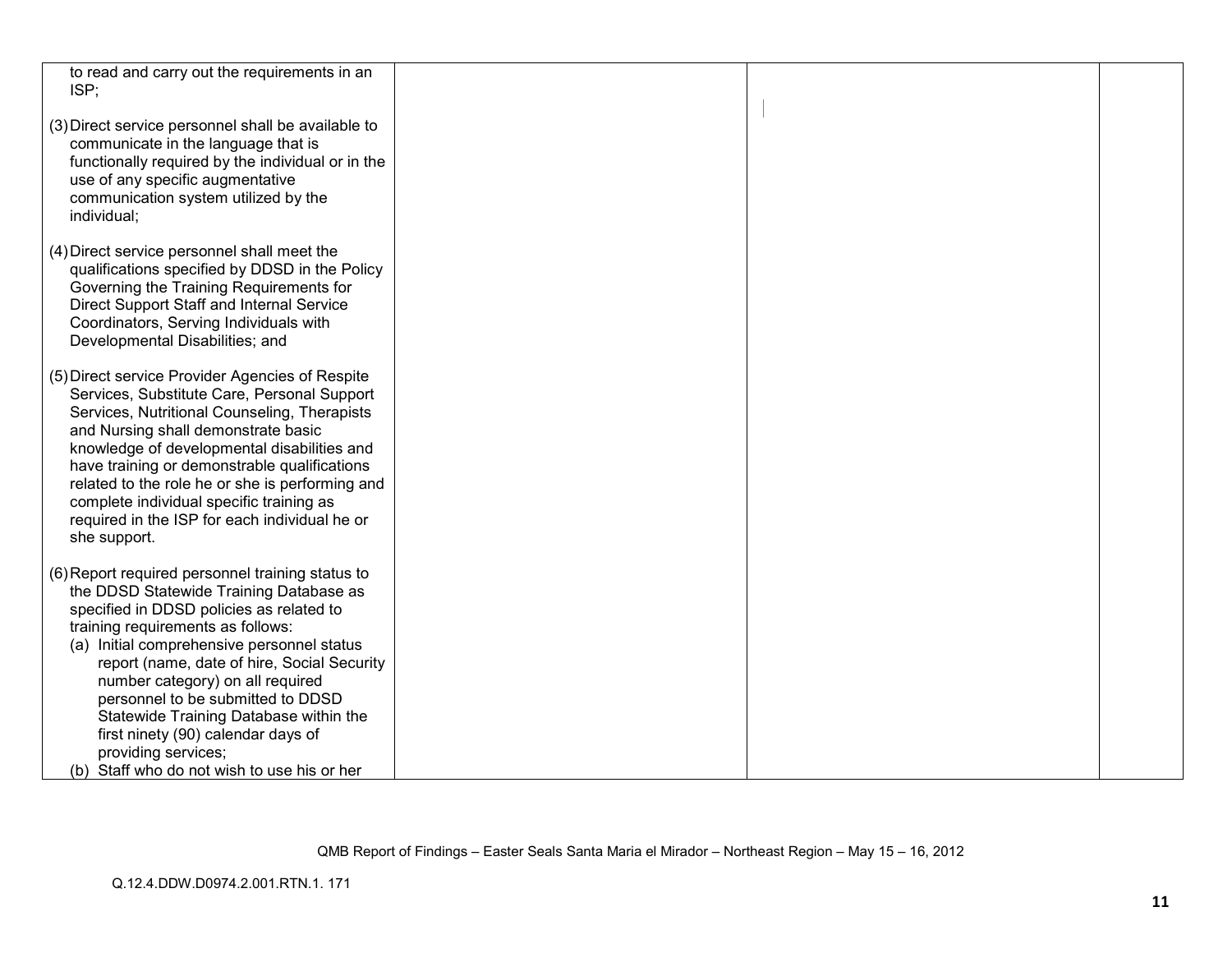| Social Security Number may request an<br>alternative tracking number; and<br>(c) Quarterly personnel update reports sent<br>to DDSD Statewide Training Database to<br>reflect new hires, terminations, inter-<br>provider Agency position changes, and<br>name changes.                                             |  |  |
|---------------------------------------------------------------------------------------------------------------------------------------------------------------------------------------------------------------------------------------------------------------------------------------------------------------------|--|--|
| Department of Health (DOH) Developmental<br><b>Disabilities Supports Division (DDSD) Policy</b><br>- Policy Title: Training Requirements for<br>Direct Service Agency Staff Policy - Eff.<br>March 1, 2007 - II. POLICY STATEMENTS:<br>A. Individuals shall receive services from<br>competent and qualified staff. |  |  |
|                                                                                                                                                                                                                                                                                                                     |  |  |
|                                                                                                                                                                                                                                                                                                                     |  |  |
|                                                                                                                                                                                                                                                                                                                     |  |  |
|                                                                                                                                                                                                                                                                                                                     |  |  |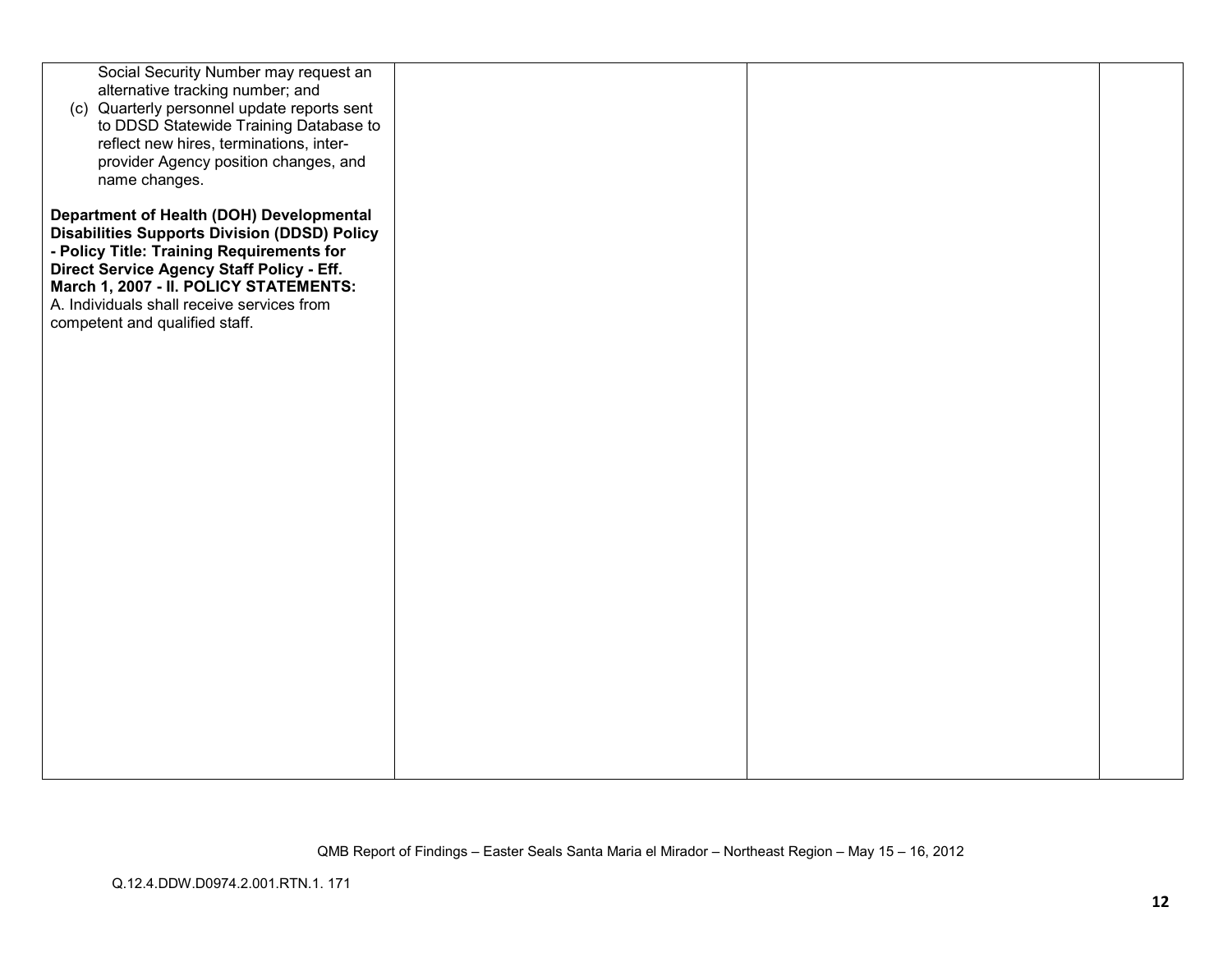|                                                                                                                                                                                                                                                                                                                                                                                                                                                                                                                                                                                                                                                                                                                                                                                                                                                                                                                                                                                                                                                                                                                                                                                                                                                                                                                                              |                                                                                                                                                                                                                                                                                                                                                                                                                                                                                                                                                                                                                                                                                                                            | <b>QA/QI &amp; Responsible Party</b>                                                                                                                                         | <b>Due</b> |  |  |
|----------------------------------------------------------------------------------------------------------------------------------------------------------------------------------------------------------------------------------------------------------------------------------------------------------------------------------------------------------------------------------------------------------------------------------------------------------------------------------------------------------------------------------------------------------------------------------------------------------------------------------------------------------------------------------------------------------------------------------------------------------------------------------------------------------------------------------------------------------------------------------------------------------------------------------------------------------------------------------------------------------------------------------------------------------------------------------------------------------------------------------------------------------------------------------------------------------------------------------------------------------------------------------------------------------------------------------------------|----------------------------------------------------------------------------------------------------------------------------------------------------------------------------------------------------------------------------------------------------------------------------------------------------------------------------------------------------------------------------------------------------------------------------------------------------------------------------------------------------------------------------------------------------------------------------------------------------------------------------------------------------------------------------------------------------------------------------|------------------------------------------------------------------------------------------------------------------------------------------------------------------------------|------------|--|--|
| CMS Assurance - Health and Welfare - The state, on an ongoing basis, identifies, addresses and seeks to prevent occurrences of                                                                                                                                                                                                                                                                                                                                                                                                                                                                                                                                                                                                                                                                                                                                                                                                                                                                                                                                                                                                                                                                                                                                                                                                               |                                                                                                                                                                                                                                                                                                                                                                                                                                                                                                                                                                                                                                                                                                                            |                                                                                                                                                                              |            |  |  |
|                                                                                                                                                                                                                                                                                                                                                                                                                                                                                                                                                                                                                                                                                                                                                                                                                                                                                                                                                                                                                                                                                                                                                                                                                                                                                                                                              | abuse, neglect and exploitation. Individuals shall be afforded their basic human rights. The provider supports individuals to access                                                                                                                                                                                                                                                                                                                                                                                                                                                                                                                                                                                       |                                                                                                                                                                              |            |  |  |
| needed healthcare services in a timely manner.                                                                                                                                                                                                                                                                                                                                                                                                                                                                                                                                                                                                                                                                                                                                                                                                                                                                                                                                                                                                                                                                                                                                                                                                                                                                                               |                                                                                                                                                                                                                                                                                                                                                                                                                                                                                                                                                                                                                                                                                                                            |                                                                                                                                                                              |            |  |  |
| Tag # 1A09 Medication Delivery (MAR)                                                                                                                                                                                                                                                                                                                                                                                                                                                                                                                                                                                                                                                                                                                                                                                                                                                                                                                                                                                                                                                                                                                                                                                                                                                                                                         | <b>Standard Level Deficiency</b>                                                                                                                                                                                                                                                                                                                                                                                                                                                                                                                                                                                                                                                                                           |                                                                                                                                                                              |            |  |  |
| - Routine Medication                                                                                                                                                                                                                                                                                                                                                                                                                                                                                                                                                                                                                                                                                                                                                                                                                                                                                                                                                                                                                                                                                                                                                                                                                                                                                                                         |                                                                                                                                                                                                                                                                                                                                                                                                                                                                                                                                                                                                                                                                                                                            |                                                                                                                                                                              |            |  |  |
| Developmental Disabilities (DD) Waiver<br>Service Standards effective 4/1/2007<br><b>CHAPTER 1 II. PROVIDER AGENCY</b><br><b>REQUIREMENTS:</b> The objective of these<br>standards is to establish Provider Agency<br>policy, procedure and reporting requirements<br>for DD Medicaid Waiver program. These<br>requirements apply to all such Provider Agency<br>staff, whether directly employed or<br>subcontracting with the Provider Agency.<br>Additional Provider Agency requirements and<br>personnel qualifications may be applicable for<br>specific service standards.<br>Е.<br><b>Medication Delivery: Provider</b><br>Agencies that provide Community Living,<br><b>Community Inclusion or Private Duty Nursing</b><br>services shall have written policies and<br>procedures regarding medication(s) delivery<br>and tracking and reporting of medication errors<br>in accordance with DDSD Medication<br>Assessment and Delivery Policy and<br>Procedures, the Board of Nursing Rules and<br>Board of Pharmacy standards and regulations.<br>(2) When required by the DDSD Medication<br>Assessment and Delivery Policy, Medication<br>Administration Records (MAR) shall be<br>maintained and include:<br>(a) The name of the individual, a<br>transcription of the physician's written or<br>licensed health care provider's | Medication Administration Records (MAR) were<br>reviewed for the months of January, February<br>and March 2012<br>Based on record review, 1 of 3 individuals had<br>Medication Administration Records, which<br>contained missing medications entries and/or<br>other errors:<br>Individual #2<br>February 2012<br>Medication Administration Record did not<br>contain the form (i.e. liquid, tablet, capsule,<br>etc.) of medication to be taken for the<br>following:<br>• Propranolol 80 mg (1 times daily)<br>March 2012<br>Medication Administration Record did not<br>contain the form (i.e. liquid, tablet, capsule,<br>etc.) of medication to be taken for the<br>following:<br>• Propranolol 80mg (1 times daily) | Provider:<br>State your Plan of Correction for the findings in this<br>Tag above this line.<br>Enter your Quality Assurance/Quality Improvement<br>processes below the line. |            |  |  |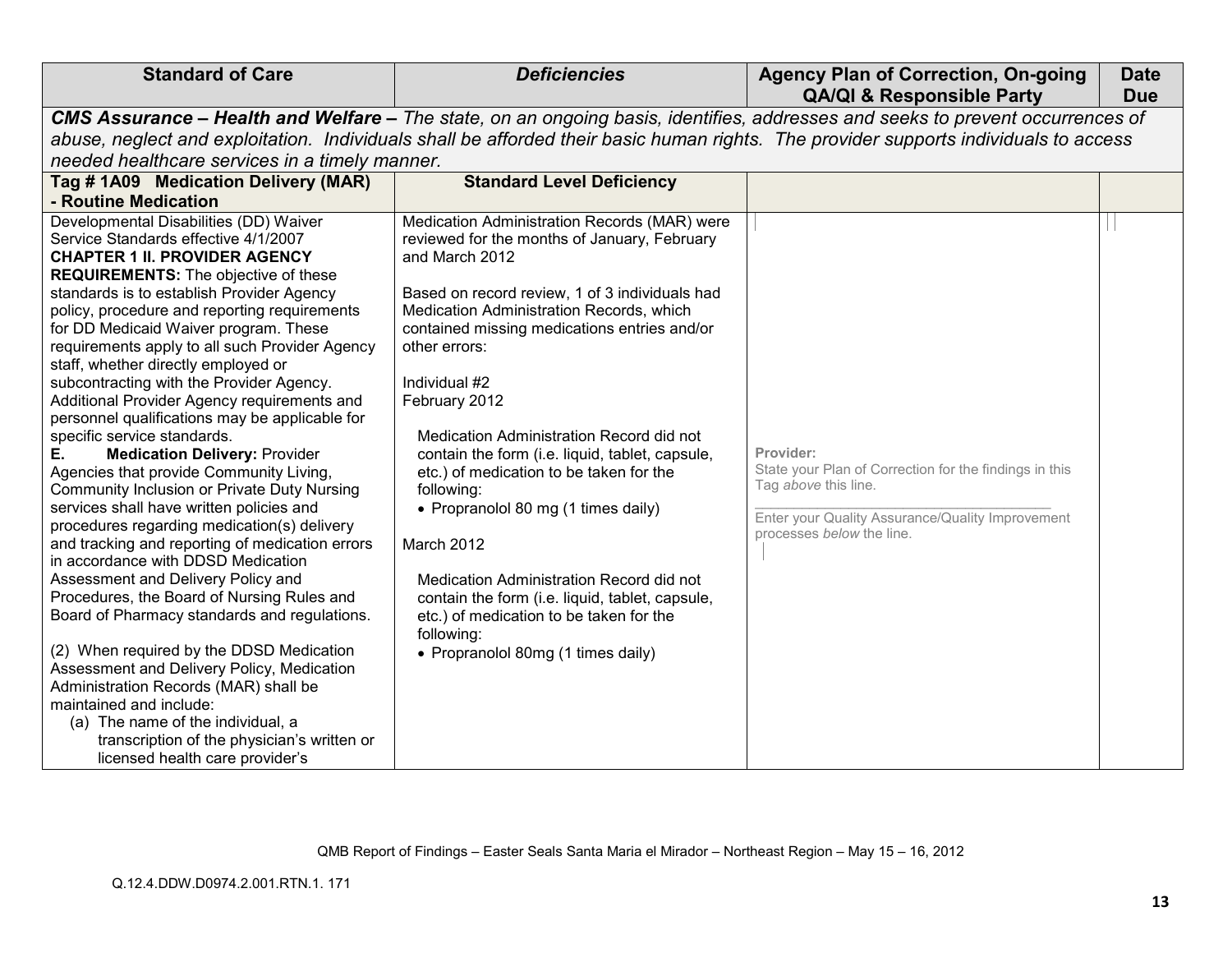|            | prescription including the brand and            |  |  |
|------------|-------------------------------------------------|--|--|
|            | generic name of the medication,                 |  |  |
|            | diagnosis for which the medication is           |  |  |
|            | prescribed;                                     |  |  |
|            | (b) Prescribed dosage, frequency and            |  |  |
|            |                                                 |  |  |
|            | method/route of administration, times           |  |  |
|            | and dates of administration;                    |  |  |
|            | (c) Initials of the individual administering or |  |  |
|            | assisting with the medication;                  |  |  |
|            | (d) Explanation of any medication               |  |  |
|            | irregularity;                                   |  |  |
|            | (e) Documentation of any allergic reaction      |  |  |
|            | or adverse medication effect; and               |  |  |
| (1)        | For PRN medication, an explanation for          |  |  |
|            | the use of the PRN medication shall             |  |  |
|            | include observable signs/symptoms or            |  |  |
|            | circumstances in which the medication           |  |  |
|            | is to be used, and documentation of             |  |  |
|            | effectiveness of PRN medication                 |  |  |
|            | administered.                                   |  |  |
|            | (3) The Provider Agency shall also maintain a   |  |  |
|            | signature page that designates the full name    |  |  |
|            | that corresponds to each initial used to        |  |  |
|            | document administered or assisted delivery of   |  |  |
| each dose; |                                                 |  |  |
|            | (4) MARs are not required for individuals       |  |  |
|            | participating in Independent Living who self-   |  |  |
|            | administer their own medications;               |  |  |
|            | (5) Information from the prescribing pharmacy   |  |  |
|            | regarding medications shall be kept in the      |  |  |
|            | home and community inclusion service            |  |  |
|            | locations and shall include the expected        |  |  |
|            | desired outcomes of administrating the          |  |  |
|            | medication, signs and symptoms of adverse       |  |  |
|            | events and interactions with other medications; |  |  |
|            |                                                 |  |  |
|            | NMAC 16.19.11.8 MINIMUM STANDARDS:              |  |  |
|            | A. MINIMUM STANDARDS FOR THE                    |  |  |
|            |                                                 |  |  |
|            | DISTRIBUTION, STORAGE, HANDLING AND             |  |  |
|            | <b>RECORD KEEPING OF DRUGS:</b>                 |  |  |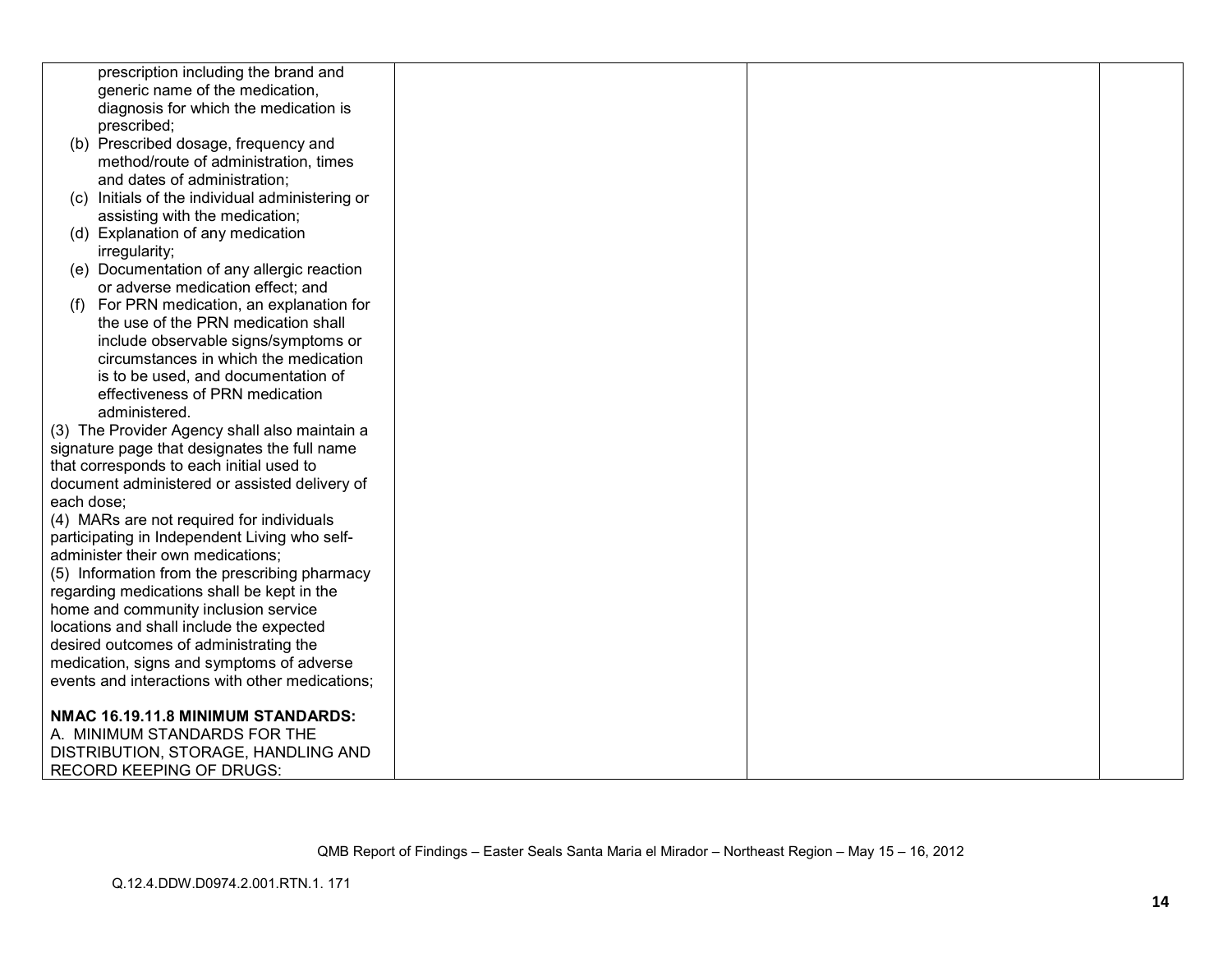| (d) The facility shall have a Medication<br>Administration Record (MAR) documenting<br>medication administered to residents,<br>including over-the-counter medications.<br>This documentation shall include:<br>Name of resident;<br>(i)<br>(ii)<br>Date given;<br>(iii) Drug product name;<br>Dosage and form;<br>(iv)<br>Strength of drug;<br>(v)<br>(vi) Route of administration;<br>(vii) How often medication is to be taken;<br>(viii) Time taken and staff initials;<br>(ix) Dates when the medication is<br>discontinued or changed;<br>The name and initials of all staff<br>(x)<br>administering medications. |  |  |
|-------------------------------------------------------------------------------------------------------------------------------------------------------------------------------------------------------------------------------------------------------------------------------------------------------------------------------------------------------------------------------------------------------------------------------------------------------------------------------------------------------------------------------------------------------------------------------------------------------------------------|--|--|
| <b>Model Custodial Procedure Manual</b><br><b>D. Administration of Drugs</b><br>Unless otherwise stated by practitioner,<br>patients will not be allowed to administer their<br>own medications.<br>Document the practitioner's order authorizing<br>the self-administration of medications.                                                                                                                                                                                                                                                                                                                            |  |  |
| All PRN (As needed) medications shall have<br>complete detail instructions regarding the<br>administering of the medication. This shall<br>include:<br>$\triangleright$ symptoms that indicate the use of the<br>medication,<br>exact dosage to be used, and<br>➤<br>the exact amount to be used in a 24<br>➤<br>hour period.                                                                                                                                                                                                                                                                                           |  |  |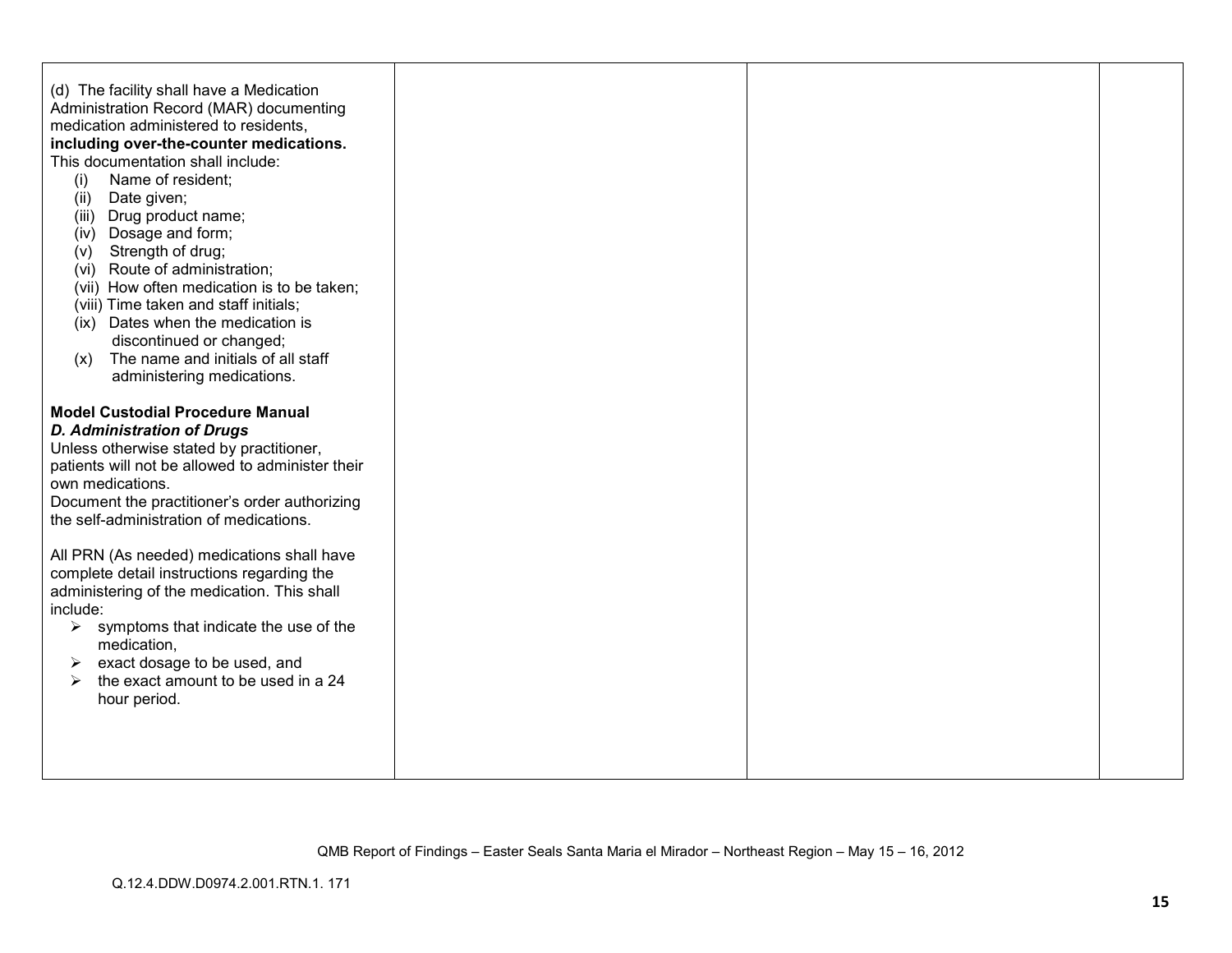| Tag # 1A15.2 & 5109 - Healthcare<br><b>Documentation</b>                                                                                                                                                                                                                              | <b>Standard Level Deficiency</b>                                                                                                                                            |                                                                                             |  |
|---------------------------------------------------------------------------------------------------------------------------------------------------------------------------------------------------------------------------------------------------------------------------------------|-----------------------------------------------------------------------------------------------------------------------------------------------------------------------------|---------------------------------------------------------------------------------------------|--|
| Developmental Disabilities (DD) Waiver<br>Service Standards effective 4/1/2007<br><b>CHAPTER 1. III. PROVIDER AGENCY</b><br><b>DOCUMENTATION OF SERVICE DELIVERY</b><br><b>AND LOCATION - Healthcare</b>                                                                              | Based on record review, the Agency failed to<br>maintain the required documentation in the<br>Individuals Agency Record as required per<br>standard for 2 of 3 individual   |                                                                                             |  |
| <b>Documentation by Nurses For Community</b><br><b>Living Services, Community Inclusion</b><br><b>Services and Private Duty Nursing</b>                                                                                                                                               | The following were not found, incomplete and/or<br>not current:                                                                                                             |                                                                                             |  |
| Services: Nursing services must be available<br>as needed and documented for Provider<br>Agencies delivering Community Living                                                                                                                                                         | • Quarterly Nursing Review of HCP/Crisis<br>Plans:<br><sup>o</sup> None found for 2/2012 - 4/2012 (#2)                                                                      |                                                                                             |  |
| Services, Community Inclusion Services and<br>Private Duty Nursing Services.                                                                                                                                                                                                          | • Special Health Care Needs                                                                                                                                                 |                                                                                             |  |
| Chapter 1. III. E. (1 - 4) (1) Documentation of<br>nursing assessment activities<br>(a) The following hierarchy shall be used to<br>determine which provider agency is                                                                                                                | • Mealtime Plan<br>° Individual #2 - As indicated by the IST<br>section of ISP the individual is required to<br>have a plan. No evidence of a plan found.                   | Provider:<br>State your Plan of Correction for the findings in this<br>Tag above this line. |  |
| responsible for completion of the HAT and<br>MAAT and related subsequent planning and<br>training:<br>(i) Community living services provider<br>agency;                                                                                                                               | • Health Care Plans<br>• Diabetes<br>° Individual #2 - As indicated by the IST<br>section of ISP the individual is required to<br>have a plan. No evidence of a plan found. | Enter your Quality Assurance/Quality Improvement<br>processes below the line.               |  |
| (ii) Private duty nursing provider agency;<br>(iii) Adult habilitation provider agency;<br>(iv) Community access provider agency; and<br>(v) Supported employment provider agency.<br>(b) The provider agency must arrange for their<br>nurse to complete the Health Assessment Tool  | • Skin Integrity<br>° Individual #2 - As indicated by the IST<br>section of ISP the individual is required to<br>have a plan. No evidence of a plan found.                  |                                                                                             |  |
| (HAT) and the Medication Administration<br>Assessment Tool (MAAT) on at least an annual<br>basis for each individual receiving community<br>living, community inclusion or private duty<br>nursing services, unless the provider agency<br>arranges for the individual's Primary Care | • Constipation<br>° Individual #2 - As indicated by the IST<br>section of ISP the individual is required to<br>have a plan. No evidence of a plan found.                    |                                                                                             |  |
| Practitioner (PCP) to voluntarily complete these<br>assessments in lieu of the agency nurse.                                                                                                                                                                                          | • Gastrointestinal<br>° Individual #2 - As indicated by the IST                                                                                                             |                                                                                             |  |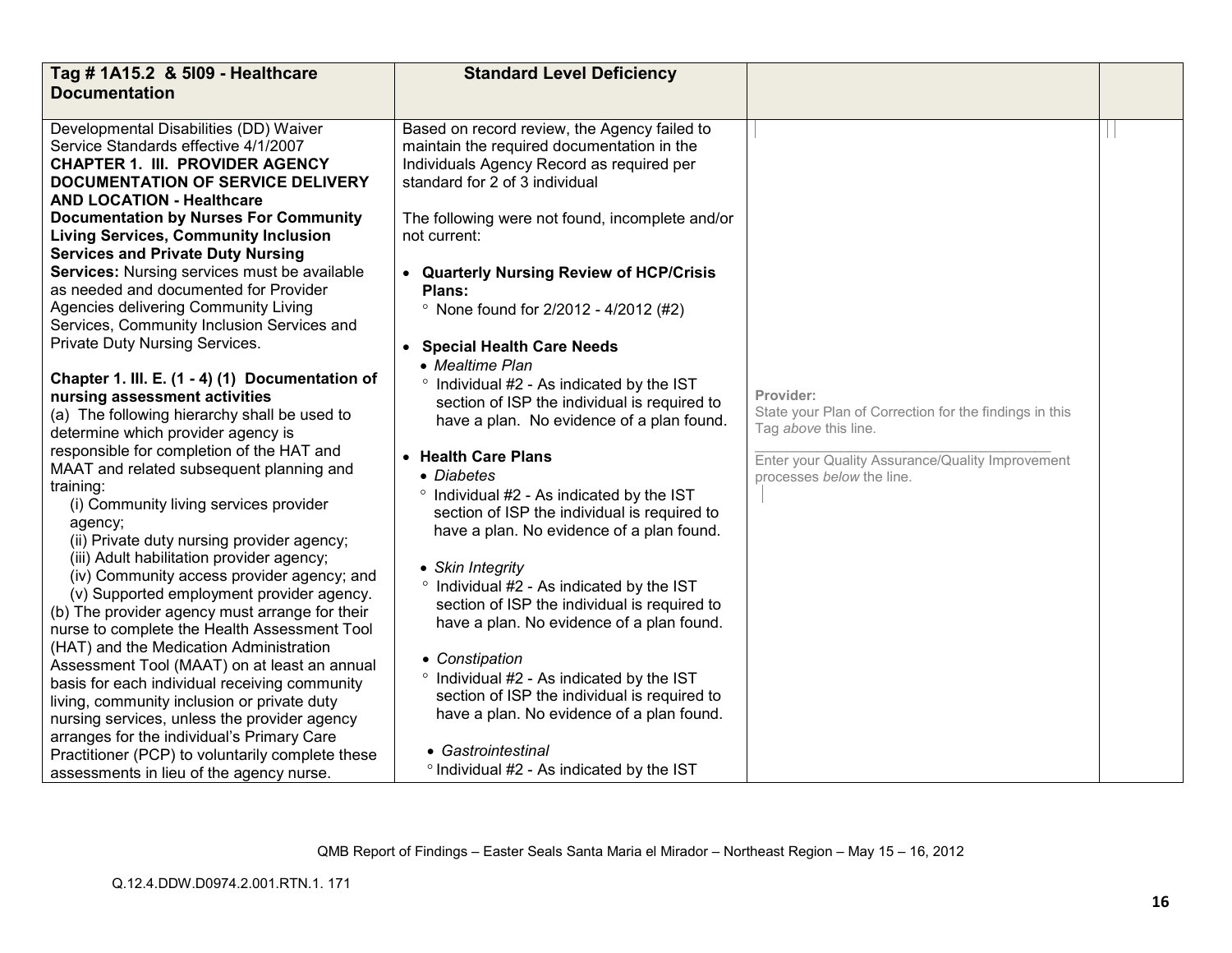| Agency nurses may also complete these             | section of ISP the individual is required to |  |
|---------------------------------------------------|----------------------------------------------|--|
| assessments in collaboration with the Primary     | have a plan. No evidence of a plan found.    |  |
| Care Practitioner if they believe such            |                                              |  |
| consultation is necessary for an accurate         | • Psychiatric                                |  |
| assessment. Family Living Provider Agencies       | ° Individual #2 - As indicated by the IST    |  |
| have the option of having the subcontracted       | section of ISP the individual is required to |  |
| caregiver complete the HAT instead of the         | have a plan. No evidence of a plan found.    |  |
| nurse or PCP, if the caregiver is comfortable     |                                              |  |
| doing so. However, the agency nurse must be       | • Crisis Plans/Medical Emergency             |  |
| available to assist the caregiver upon request.   | <b>Response Plans</b>                        |  |
| (c) For newly allocated individuals, the HAT      | $\bullet$ Asthma                             |  |
| and the MAAT must be completed within             | ° Individual #3 - As indicated by the IST    |  |
| seventy-two (72) hours of admission into direct   | section of ISP the individual is required to |  |
| services or two weeks following the initial ISP,  | have a plan. No evidence of a plan found.    |  |
| whichever comes first.                            |                                              |  |
| (d) For individuals already in services, the HAT  | • Diabetes                                   |  |
| and the MAAT must be completed at least           | ° Individual #2 - As indicated by the IST    |  |
| fourteen (14) days prior to the annual ISP        | section of ISP the individual is required to |  |
| meeting and submitted to all members of the       | have a plan. No evidence of a plan found.    |  |
| interdisciplinary team. The HAT must also be      |                                              |  |
| completed at the time of any significant change   | • Gastrointestinal                           |  |
| in clinical condition and upon return from any    | ° Individual #2 - As indicated by the IST    |  |
| hospitalizations. In addition to annually, the    | section of ISP the individual is required to |  |
| MAAT must be completed at the time of any         | have a plan. No evidence of a plan found.    |  |
| significant change in clinical condition, when a  |                                              |  |
| medication regime or route change requires        |                                              |  |
| delivery by licensed or certified staff, or when  |                                              |  |
| an individual has completed additional training   |                                              |  |
| designed to improve their skills to support self- |                                              |  |
| administration (see DDSD Medication               |                                              |  |
| Assessment and Delivery Policy).                  |                                              |  |
| (e) Nursing assessments conducted to              |                                              |  |
| determine current health status or to evaluate a  |                                              |  |
| change in clinical condition must be              |                                              |  |
| documented in a signed progress note that         |                                              |  |
| includes time and date as well as subjective      |                                              |  |
| information including the individual complaints,  |                                              |  |
| signs and symptoms noted by staff, family         |                                              |  |
| members or other team members; objective          |                                              |  |
| information including vital signs, physical       |                                              |  |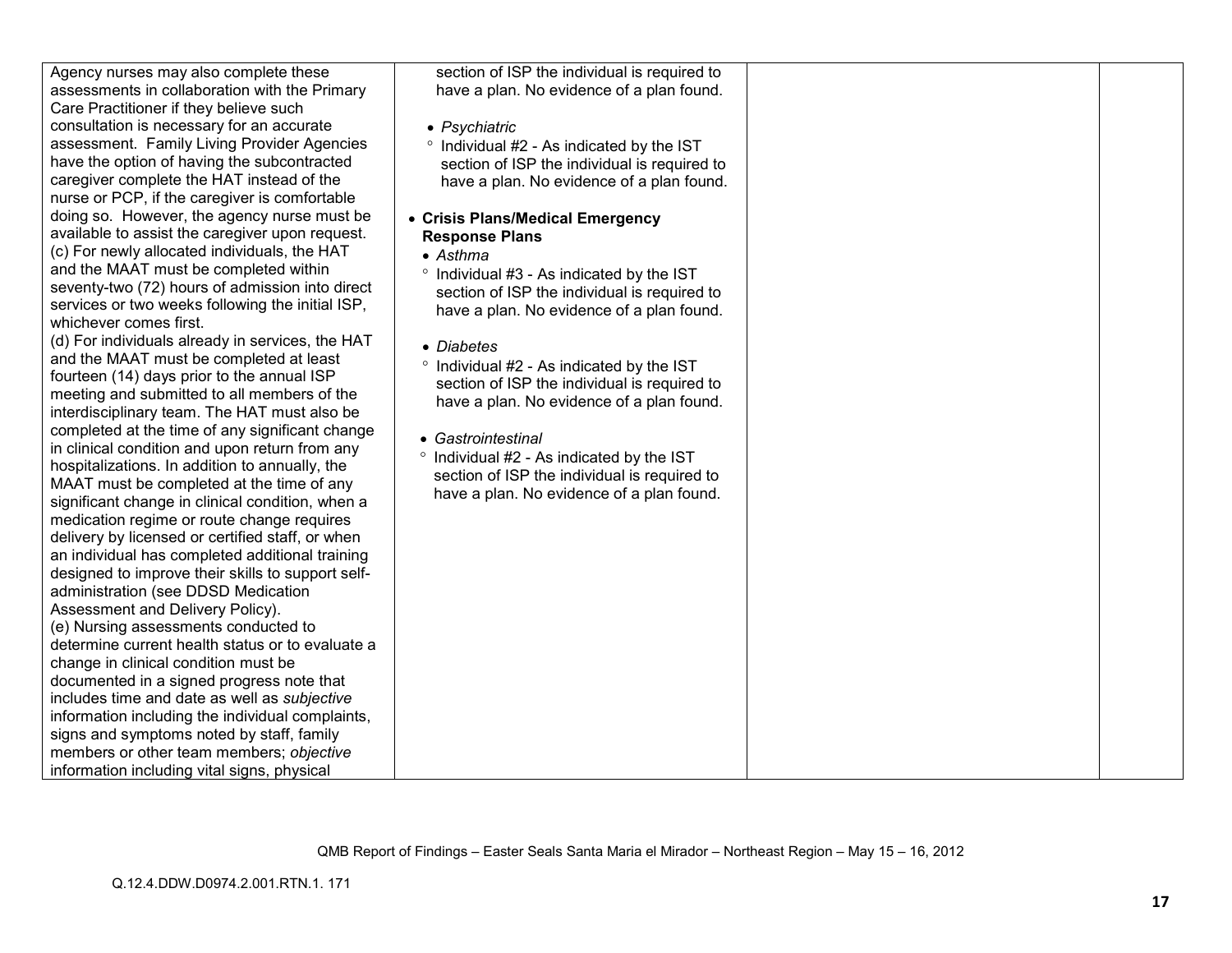| examination, weight, and other pertinent data     |  |  |
|---------------------------------------------------|--|--|
| for the given situation (e.g., seizure frequency, |  |  |
| method in which temperature taken);               |  |  |
| assessment of the clinical status, and plan of    |  |  |
| action addressing relevant aspects of all active  |  |  |
| health problems and follow up on any              |  |  |
| recommendations of medical consultants.           |  |  |
| (2) Health related plans                          |  |  |
| (a) For individuals with chronic conditions that  |  |  |
| have the potential to exacerbate into a life-     |  |  |
| threatening situation, a medical crisis           |  |  |
| prevention and intervention plan must be          |  |  |
| written by the nurse or other appropriately       |  |  |
| designated healthcare professional.               |  |  |
| (b) Crisis prevention and intervention plans      |  |  |
| must be written in user-friendly language that    |  |  |
| is easily understood by those implementing        |  |  |
| the plan.                                         |  |  |
| (c) The nurse shall also document training        |  |  |
| regarding the crisis prevention and               |  |  |
| intervention plan delivered to agency staff and   |  |  |
| other team members, clearly indicating            |  |  |
| competency determination for each trainee.        |  |  |
| (d) If the individual receives services from      |  |  |
| separate agencies for community living and        |  |  |
| community inclusion services, nurses from         |  |  |
| each agency shall collaborate in the              |  |  |
| development of and training delivery for crisis   |  |  |
| prevention and intervention plans to assure       |  |  |
| maximum consistency across settings.              |  |  |
| (3) For all individuals with a HAT score of 4, 5  |  |  |
| or 6, the nurse shall develop a comprehensive     |  |  |
| healthcare plan that includes health related      |  |  |
| supports identified in the ISP (The healthcare    |  |  |
| plan is the equivalent of a nursing care plan;    |  |  |
| two separate documents are not required nor       |  |  |
| recommended):                                     |  |  |
| (a) Each healthcare plan must include a           |  |  |
| statement of the person's healthcare needs        |  |  |
| and list measurable goals to be achieved          |  |  |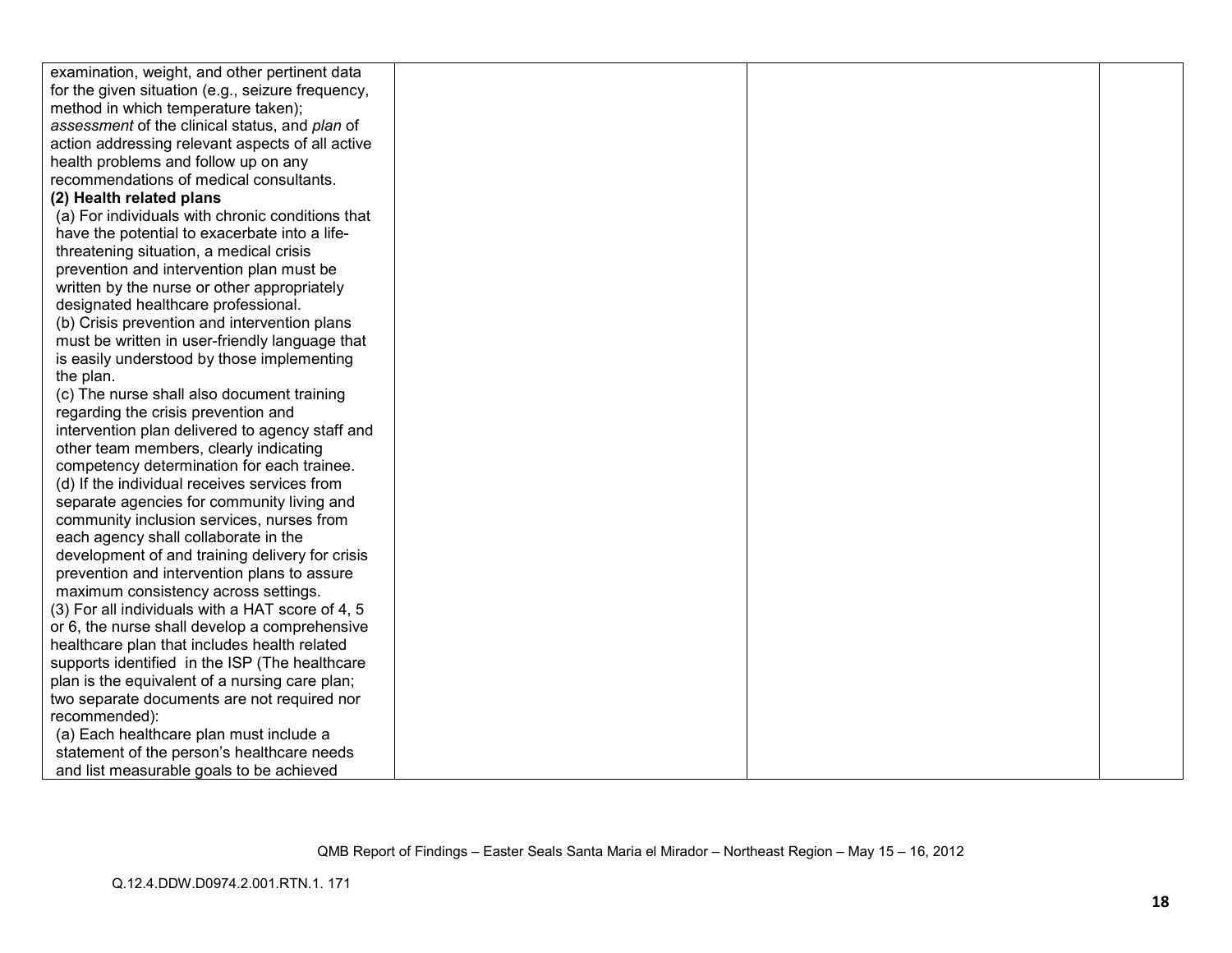| through implementation of the healthcare plan.    |  |  |
|---------------------------------------------------|--|--|
| Needs statements may be based upon                |  |  |
| supports needed for the individual to maintain    |  |  |
| a current strength, ability or skill related to   |  |  |
| their health, prevention measures, and/or         |  |  |
| supports needed to remediate, minimize or         |  |  |
| manage an existing health condition.              |  |  |
| (b) Goals must be measurable and shall be         |  |  |
| revised when an individual has met the goal       |  |  |
| and has the potential to attain additional goals  |  |  |
| or no longer requires supports in order to        |  |  |
| maintain the goal.                                |  |  |
| (c) Approaches described in the plan shall be     |  |  |
| individualized to reflect the individual's unique |  |  |
| needs, provide guidance to the caregiver(s)       |  |  |
| and designed to support successful                |  |  |
| interactions. Some interventions may be           |  |  |
| carried out by staff, family members or other     |  |  |
| team members, and other interventions may         |  |  |
| be carried out directly by the nurse – persons    |  |  |
| responsible for each intervention shall be        |  |  |
| specified in the plan.                            |  |  |
| (d) Healthcare plans shall be written in          |  |  |
| language that will be easily understood by the    |  |  |
| person(s) identified as implementing the          |  |  |
| interventions.                                    |  |  |
| (e) The nurse shall also document training on     |  |  |
| the healthcare plan delivered to agency staff     |  |  |
| and other team members, clearly indicating        |  |  |
| competency determination for each trainee. If     |  |  |
| the individual receives services from separate    |  |  |
| agencies for community living and community       |  |  |
| inclusion services, nurses from each agency       |  |  |
| shall collaborate in the development of and       |  |  |
| training delivery for healthcare plans to assure  |  |  |
| maximum consistency across settings.              |  |  |
| (f) Healthcare plans must be updated to reflect   |  |  |
| relevant discharge orders whenever an             |  |  |
| individual returns to services following a        |  |  |
| hospitalization.                                  |  |  |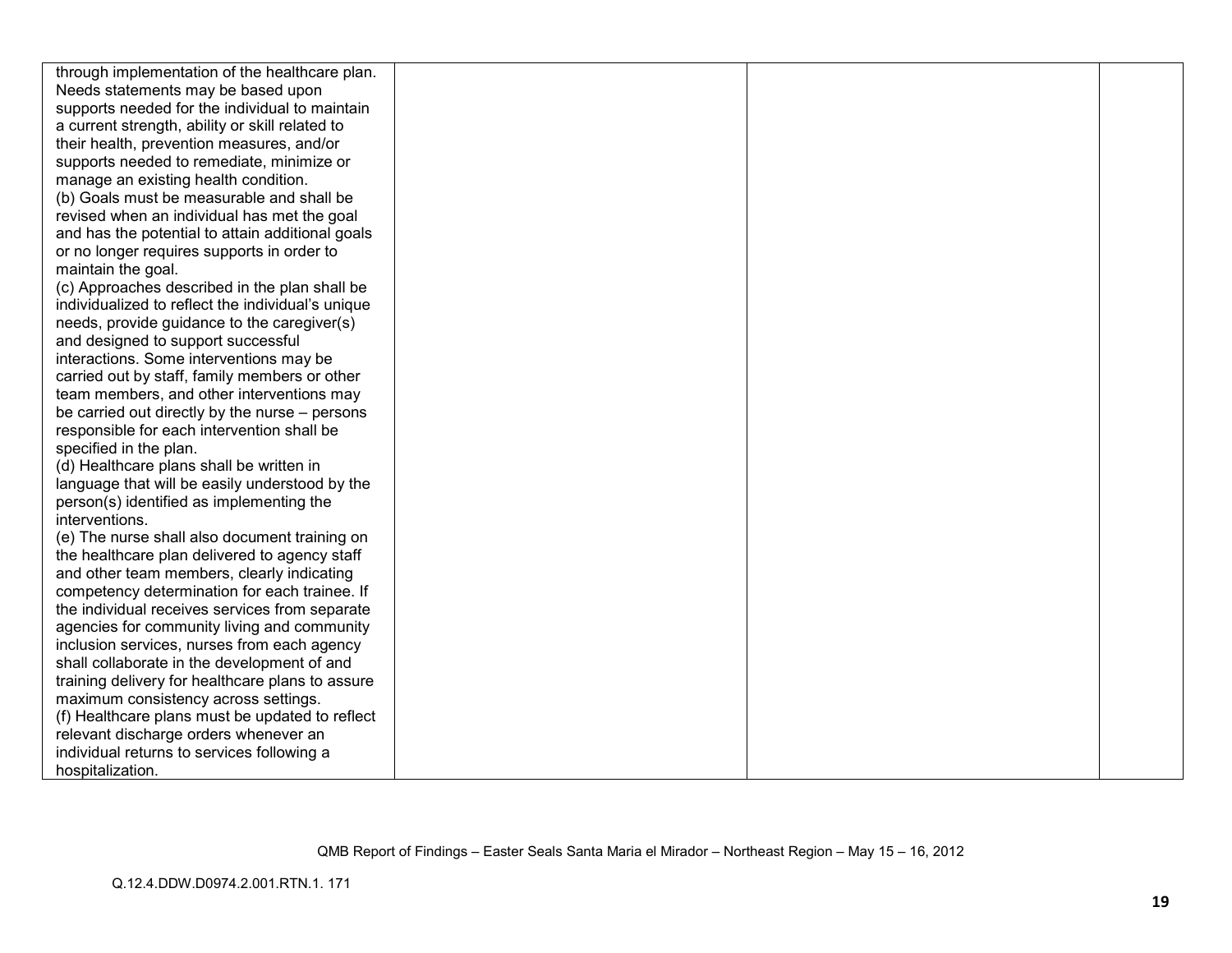| (g) All crisis prevention and intervention plans  |  |  |
|---------------------------------------------------|--|--|
| and healthcare plans shall include the            |  |  |
| individual's name and date on each page and       |  |  |
| shall be signed by the author.                    |  |  |
| (h) Crisis prevention and intervention plans as   |  |  |
| well as healthcare plans shall be reviewed by     |  |  |
| the nurse at least quarterly, and updated as      |  |  |
| needed.                                           |  |  |
| (4) General Nursing Documentation                 |  |  |
| (a) The nurse shall complete legible and          |  |  |
| signed progress notes with date and time          |  |  |
| indicated that describe all interventions or      |  |  |
| interactions conducted with individuals served    |  |  |
| as well as all interactions with other healthcare |  |  |
| providers serving the individual. All             |  |  |
| interactions shall be documented whether they     |  |  |
| occur by phone or in person.                      |  |  |
| (b) For individuals with a HAT score of 4, 5 or   |  |  |
| 6, or who have identified health concerns in      |  |  |
| their ISP, the nurse shall provide the            |  |  |
| interdisciplinary team with a quarterly report    |  |  |
| that indicates current health status and          |  |  |
| progress to date on health related ISP desired    |  |  |
| outcomes and action plans as well as              |  |  |
| progress toward goals in the healthcare plan.     |  |  |
|                                                   |  |  |
| Developmental Disabilities (DD) Waiver            |  |  |
| Service Standards effective 4/1/2007              |  |  |
| <b>CHAPTER 5 IV. COMMUNITY INCLUSION</b>          |  |  |
| <b>SERVICES PROVIDER AGENCY</b>                   |  |  |
| <b>REQUIREMENTS</b>                               |  |  |
| <b>B. IDT Coordination</b>                        |  |  |
| (1) Community Inclusion Services Provider         |  |  |
| Agencies shall participate on the IDT as          |  |  |
| specified in the ISP Regulations (7.26.5)         |  |  |
| NMAC), and shall ensure direct support staff      |  |  |
| participation as needed to plan effectively for   |  |  |
| the individual; and                               |  |  |
| (2) Coordinate with the IDT to ensure that        |  |  |
| each individual participating in Community        |  |  |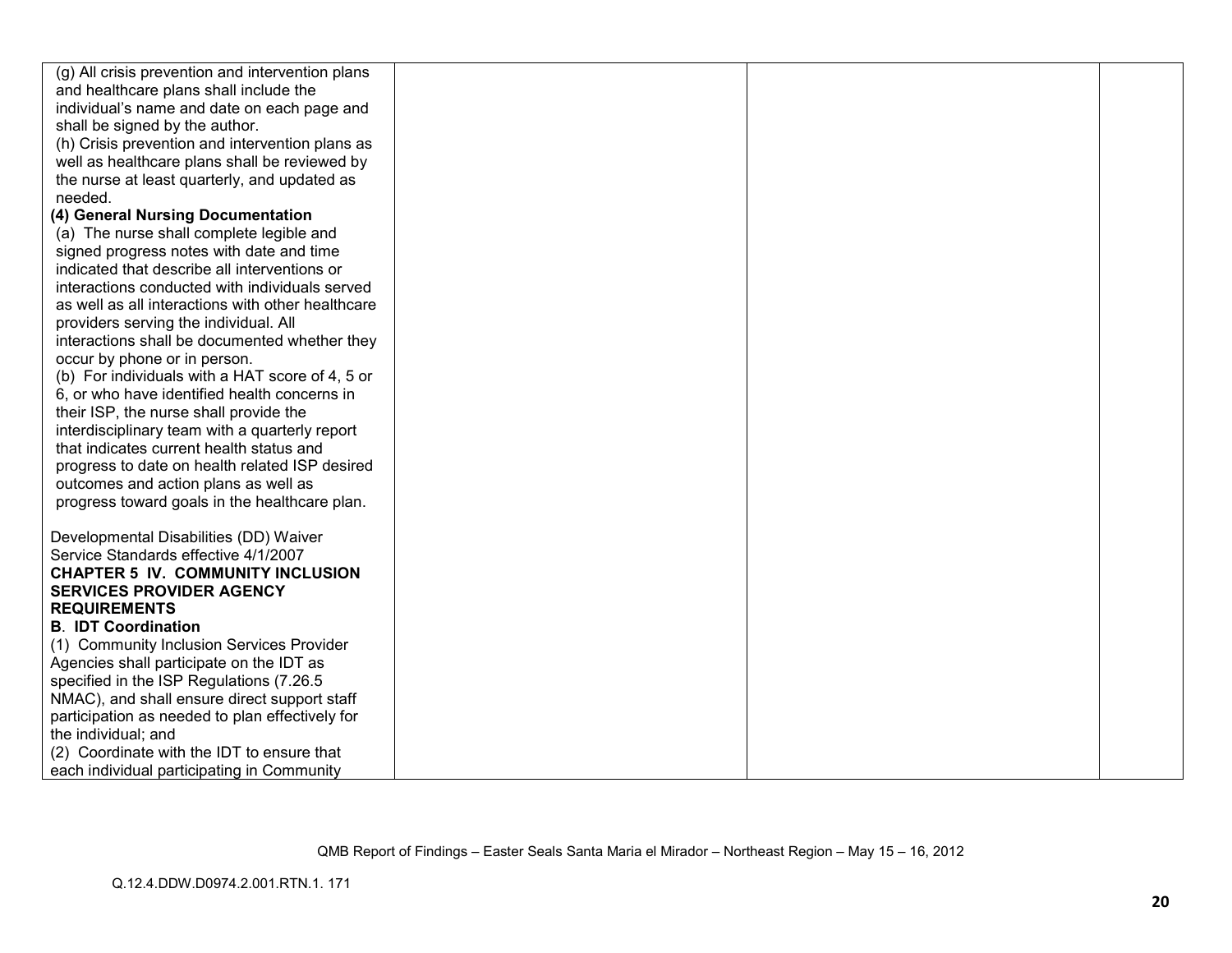| Inclusion Services who has a score of 4, 5, or 6<br>on the HAT has a Health Care Plan developed<br>by a licensed nurse, and if applicable, a Crisis<br>Prevention/Intervention Plan.<br><b>Department of Health Developmental</b>                                                                                                  |  |  |
|------------------------------------------------------------------------------------------------------------------------------------------------------------------------------------------------------------------------------------------------------------------------------------------------------------------------------------|--|--|
| <b>Disabilities Supports Division Policy.</b><br><b>Medical Emergency Response Plan Policy</b><br>MERP-001 eff.8/1/2010                                                                                                                                                                                                            |  |  |
| F. The MERP shall be written in clear, jargon<br>free language and include at a minimum the<br>following information:                                                                                                                                                                                                              |  |  |
| 1. A brief, simple description of the condition<br>or illness.<br>2. A brief description of the most likely life<br>threatening complications that might occur and<br>what those complications may look like to an<br>observer.                                                                                                    |  |  |
| 3. A concise list of the most important<br>measures that may prevent the life threatening<br>complication from occurring (e.g., avoiding<br>allergens that trigger an asthma attack or<br>making sure the person with diabetes has<br>snacks with them to avoid hypoglycemia).<br>4. Clear, jargon free, step-by-step instructions |  |  |
| regarding the actions to be taken by direct<br>support personnel (DSP) and/or others to<br>intervene in the emergency, including criteria<br>for when to call 911.<br>5. Emergency contacts with phone numbers.<br>6. Reference to whether the individual has                                                                      |  |  |
| advance directives or not, and if so, where the<br>advance directives are located.                                                                                                                                                                                                                                                 |  |  |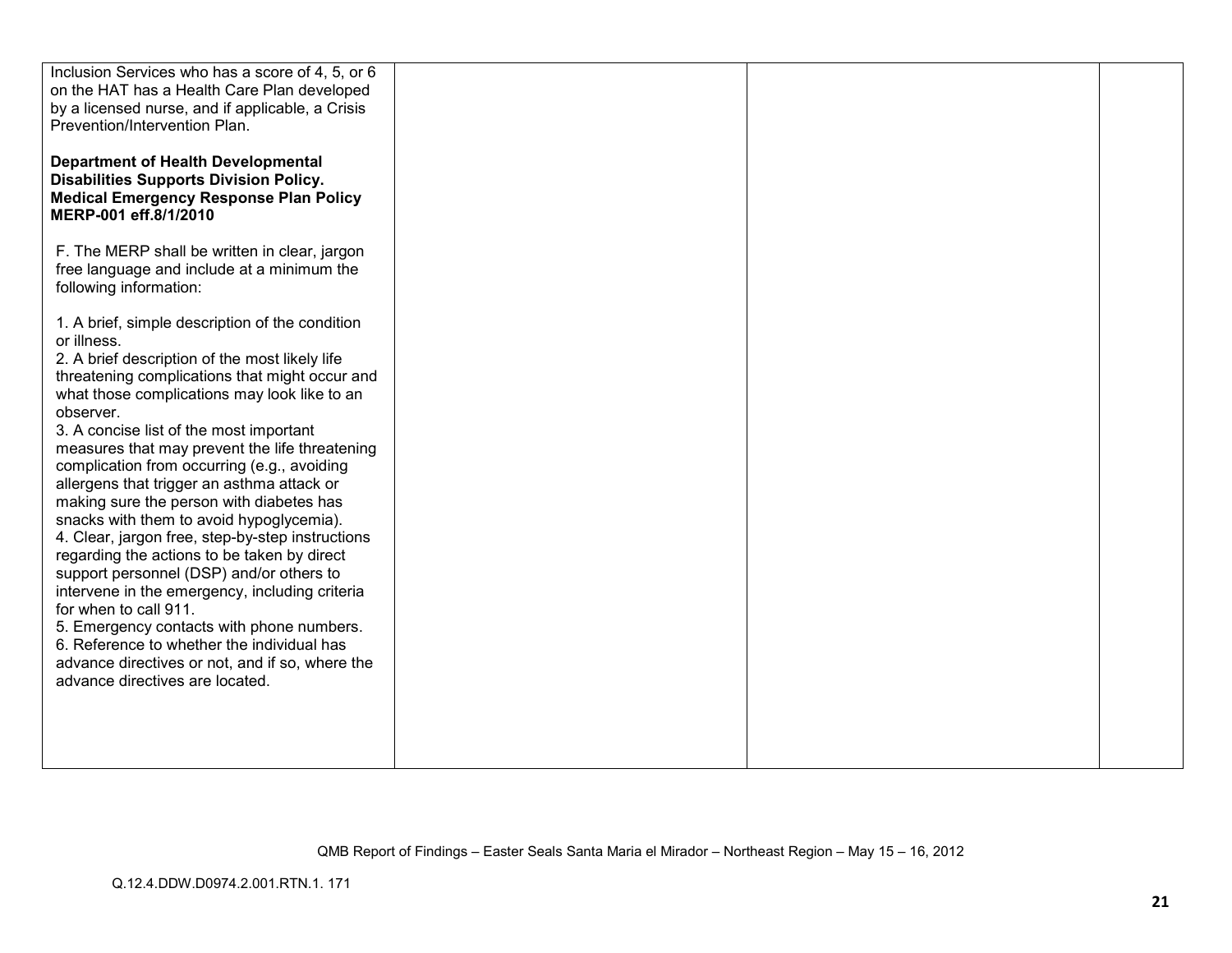| Tag # 1A29 Complaints / Grievances -<br>Acknowledgement                                                                                                                                                                                                                                                                                                                                                                                                                                                 | <b>Standard Level Deficiency</b>                                                                                                                                                                                                                            |                                                                                                                                                                              |  |
|---------------------------------------------------------------------------------------------------------------------------------------------------------------------------------------------------------------------------------------------------------------------------------------------------------------------------------------------------------------------------------------------------------------------------------------------------------------------------------------------------------|-------------------------------------------------------------------------------------------------------------------------------------------------------------------------------------------------------------------------------------------------------------|------------------------------------------------------------------------------------------------------------------------------------------------------------------------------|--|
| <b>NMAC 7.26.3.6</b><br>A These regulations set out rights that the<br>department expects all providers of services to<br>individuals with developmental disabilities to<br>respect. These regulations are intended to<br>complement the department's Client Complaint<br>Procedures (7 NMAC 26.4) [now 7.26.4<br>NMAC].                                                                                                                                                                                | Based on record review, the Agency failed to<br>provide documentation, the complaint procedure<br>had been made available to individuals or their<br>legal guardians for 2 of 3 individuals.<br>• Grievance/Complaint Procedure<br>Acknowledgement (#1 & 3) |                                                                                                                                                                              |  |
| NMAC 7.26.3.13 Client Complaint Procedure<br>Available. A complainant may initiate a<br>complaint as provided in the client complaint<br>procedure to resolve complaints alleging that a<br>service provider has violated a client's rights as<br>described in Section 10 [now 7.26.3.10 NMAC].<br>The department will enforce remedies for<br>substantiated complaints of violation of a<br>client's rights as provided in client complaint<br>procedure. [09/12/94; 01/15/97; Recompiled<br>10/31/01] |                                                                                                                                                                                                                                                             | Provider:<br>State your Plan of Correction for the findings in this<br>Tag above this line.<br>Enter your Quality Assurance/Quality Improvement<br>processes below the line. |  |
| NMAC 7.26.4.13 Complaint Process:<br>A. (2). The service provider's complaint or<br>grievance procedure shall provide, at a<br>minimum, that: (a) the client is notified of the<br>service provider's complaint or grievance<br>procedure                                                                                                                                                                                                                                                               |                                                                                                                                                                                                                                                             |                                                                                                                                                                              |  |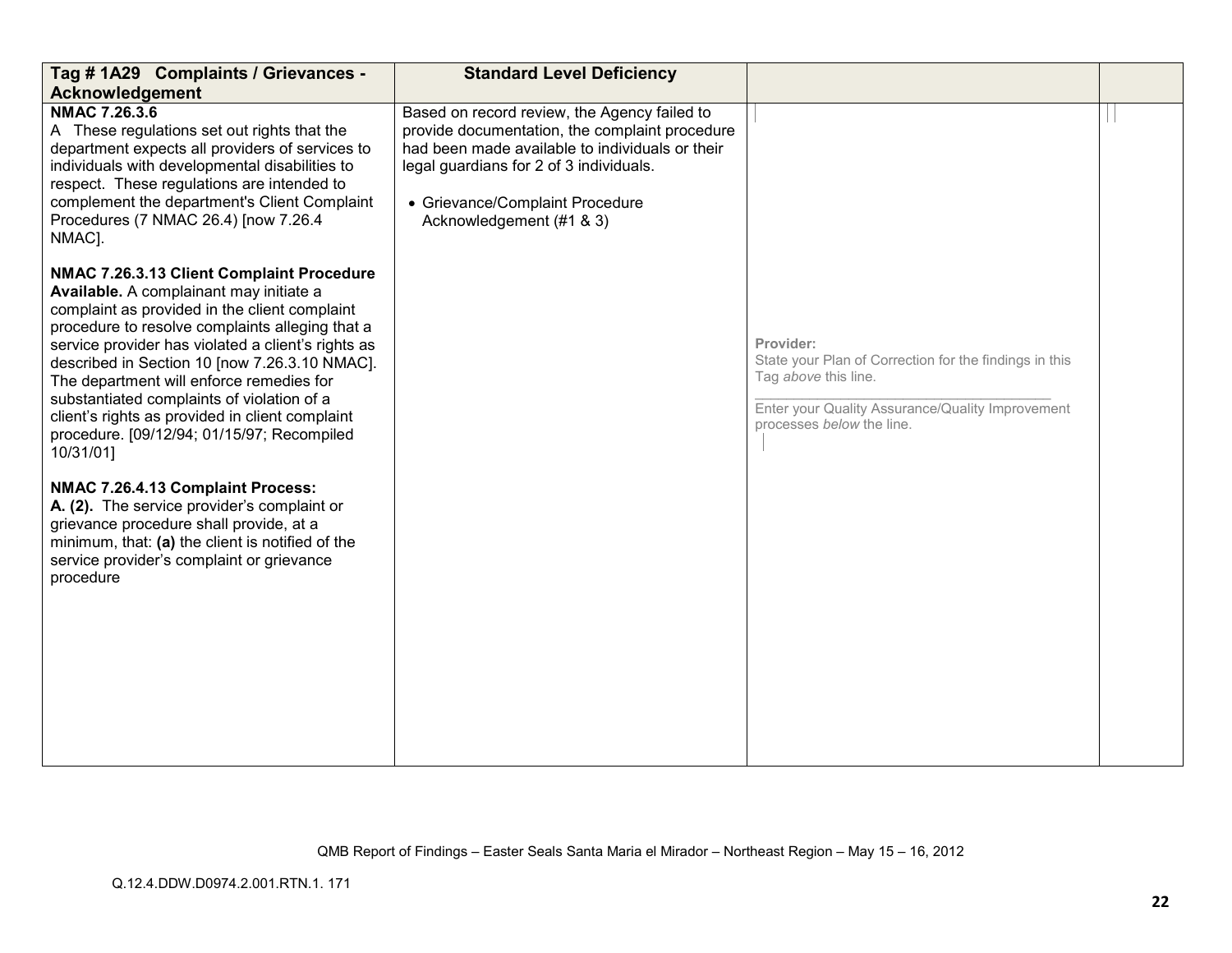| <b>Standard of Care</b>                                                                                                                                                                                                                                                                                                                                                                                                                                                                                                                                                                                                                                                                                                                                                                                                                                                                                                                                                                                                                                                                                                                                                                                                                                                                             | <b>Deficiencies</b>                                                                                                                                                                                                                                                                                                                                                                                                                                                                                                                                             | <b>Agency Plan of Correction, On-going</b><br><b>QA/QI &amp; Responsible Party</b>                                                                                           | <b>Date</b><br><b>Due</b> |  |  |  |  |
|-----------------------------------------------------------------------------------------------------------------------------------------------------------------------------------------------------------------------------------------------------------------------------------------------------------------------------------------------------------------------------------------------------------------------------------------------------------------------------------------------------------------------------------------------------------------------------------------------------------------------------------------------------------------------------------------------------------------------------------------------------------------------------------------------------------------------------------------------------------------------------------------------------------------------------------------------------------------------------------------------------------------------------------------------------------------------------------------------------------------------------------------------------------------------------------------------------------------------------------------------------------------------------------------------------|-----------------------------------------------------------------------------------------------------------------------------------------------------------------------------------------------------------------------------------------------------------------------------------------------------------------------------------------------------------------------------------------------------------------------------------------------------------------------------------------------------------------------------------------------------------------|------------------------------------------------------------------------------------------------------------------------------------------------------------------------------|---------------------------|--|--|--|--|
| CMS Assurance - Financial Accountability - State financial oversight exists to assure that claims are coded and paid for in                                                                                                                                                                                                                                                                                                                                                                                                                                                                                                                                                                                                                                                                                                                                                                                                                                                                                                                                                                                                                                                                                                                                                                         |                                                                                                                                                                                                                                                                                                                                                                                                                                                                                                                                                                 |                                                                                                                                                                              |                           |  |  |  |  |
| accordance with the reimbursement methodology specified in the approved waiver.                                                                                                                                                                                                                                                                                                                                                                                                                                                                                                                                                                                                                                                                                                                                                                                                                                                                                                                                                                                                                                                                                                                                                                                                                     |                                                                                                                                                                                                                                                                                                                                                                                                                                                                                                                                                                 |                                                                                                                                                                              |                           |  |  |  |  |
| Tag # 5144 Adult Habilitation<br><b>Reimbursement</b>                                                                                                                                                                                                                                                                                                                                                                                                                                                                                                                                                                                                                                                                                                                                                                                                                                                                                                                                                                                                                                                                                                                                                                                                                                               | <b>Standard Level Deficiency</b>                                                                                                                                                                                                                                                                                                                                                                                                                                                                                                                                |                                                                                                                                                                              |                           |  |  |  |  |
| Developmental Disabilities (DD) Waiver<br>Service Standards effective 4/1/2007<br><b>CHAPTER 1 III. PROVIDER AGENCY</b><br><b>DOCUMENTATION OF SERVICE DELIVERY</b><br><b>AND LOCATION</b><br><b>General: All Provider Agencies shall</b><br>maintain all records necessary to fully<br>disclose the service, quality, quantity and<br>clinical necessity furnished to individuals<br>who are currently receiving services. The<br>Provider Agency records shall be<br>sufficiently detailed to substantiate the<br>date, time, individual name, servicing<br>Provider Agency, level of services, and<br>length of a session of service billed.<br><b>Billable Units:</b> The documentation of the<br>В.<br>billable time spent with an individual shall<br>be kept on the written or electronic record<br>that is prepared prior to a request for<br>reimbursement from the HSD. For each<br>unit billed, the record shall contain the<br>following:<br>Date, start and end time of each service<br>(1)<br>encounter or other billable service interval;<br>(2)<br>A description of what occurred during the<br>encounter or service interval; and<br>The signature or authenticated name of<br>(3)<br>staff providing the service.<br>MAD-MR: 03-59 Eff 1/1/2004<br>8.314.1 BI RECORD KEEPING AND | Based on record review, the Agency failed to<br>provide written or electronic documentation as<br>evidence for each unit billed for Adult<br>Habilitation Services for 1 of 3 individuals.<br>Individual #2<br>March 2012<br>• The Agency billed 292 units of Adult<br>Habilitation (T2021 U1) from 3/14/2012<br>through 03/30/2012. Documentation did not<br>contain the required elements on 3/15/2012<br>and 03/26/2012. Documentation accounted<br>for 48 units.<br>$\triangleright$ The signature or authenticated name of<br>staff providing the service. | Provider:<br>State your Plan of Correction for the findings in this<br>Tag above this line.<br>Enter your Quality Assurance/Quality Improvement<br>processes below the line. |                           |  |  |  |  |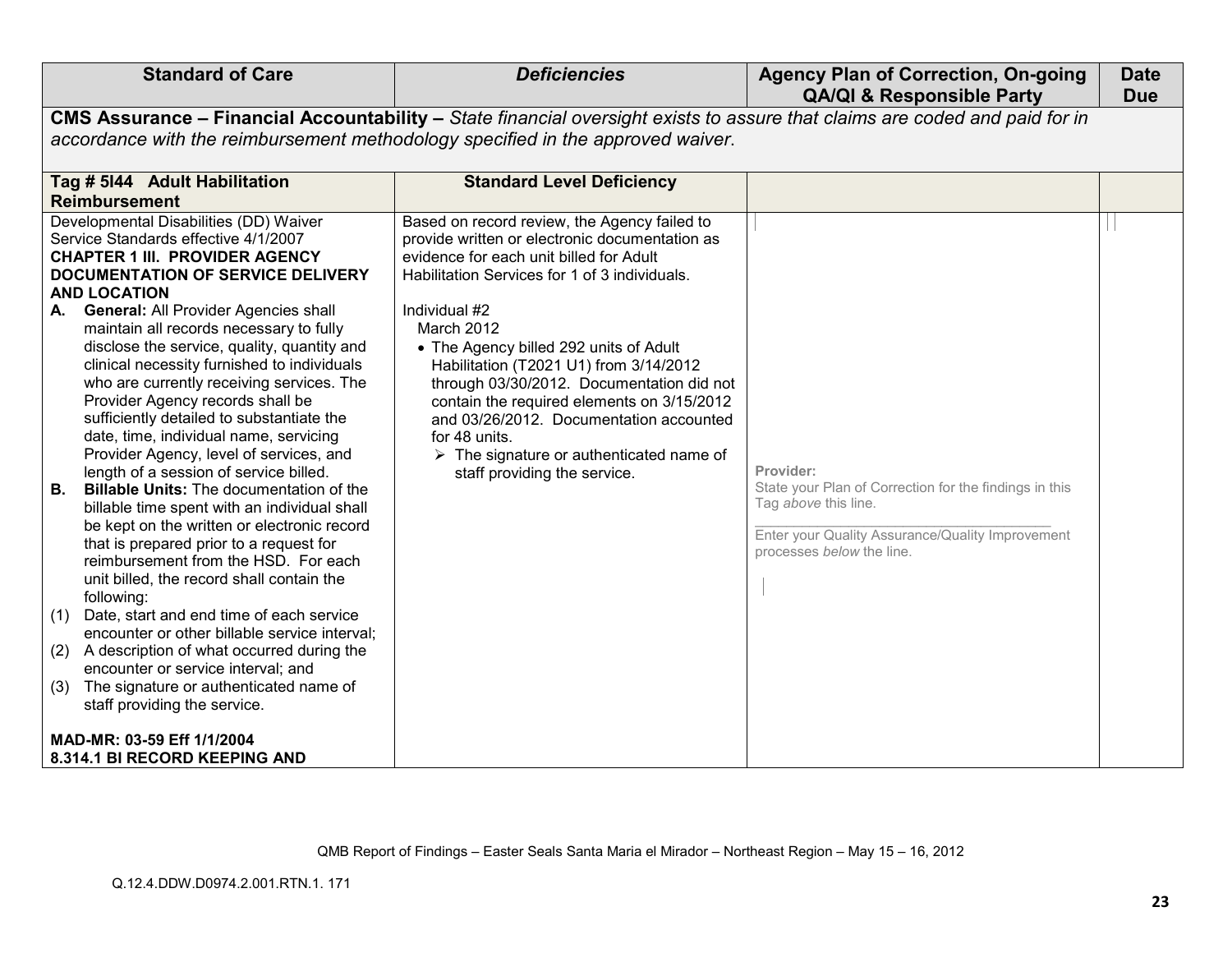| <b>DOCUMENTATION REQUIREMENTS:</b>                                          |  |  |
|-----------------------------------------------------------------------------|--|--|
|                                                                             |  |  |
| Providers must maintain all records necessary                               |  |  |
| to fully disclose the extent of the services                                |  |  |
| provided to the Medicaid recipient. Services                                |  |  |
| that have been billed to Medicaid, but are not                              |  |  |
| substantiated in a treatment plan and/or patient                            |  |  |
| records for the recipient are subject to                                    |  |  |
| recoupment.                                                                 |  |  |
|                                                                             |  |  |
| Developmental Disabilities (DD) Waiver                                      |  |  |
| Service Standards effective 4/1/2007<br><b>CHAPTER 5 XVI. REIMBURSEMENT</b> |  |  |
| A. Billable Unit. A billable unit for Adult                                 |  |  |
|                                                                             |  |  |
| Habilitation Services is in 15-minute increments                            |  |  |
| hour. The rate is based on the individual's level<br>of care.               |  |  |
|                                                                             |  |  |
| <b>B. Billable Activities</b>                                               |  |  |
| (1) The Community Inclusion Provider Agency                                 |  |  |
| can bill for those activities listed and described                          |  |  |
| on the ISP and within the Scope of Service.                                 |  |  |
| Partial units are allowable. Billable units are                             |  |  |
| face-to-face, except that Adult Habilitation                                |  |  |
| services may be non-face-to-face under the                                  |  |  |
| following conditions: (a) Time that is non face-                            |  |  |
| to-face is documented separately and clearly                                |  |  |
| identified as to the nature of the activity; and(b)                         |  |  |
| Non face-to-face hours do not exceed 5% of                                  |  |  |
| the monthly billable hours.                                                 |  |  |
|                                                                             |  |  |
| (2) Adult Habilitation Services can be provided                             |  |  |
| with any other services, insofar as the services                            |  |  |
| are not reported for the same hours on the                                  |  |  |
| same day, except that Therapy Services and                                  |  |  |
| Case Management may be provided and billed                                  |  |  |
| for the same hours.                                                         |  |  |
|                                                                             |  |  |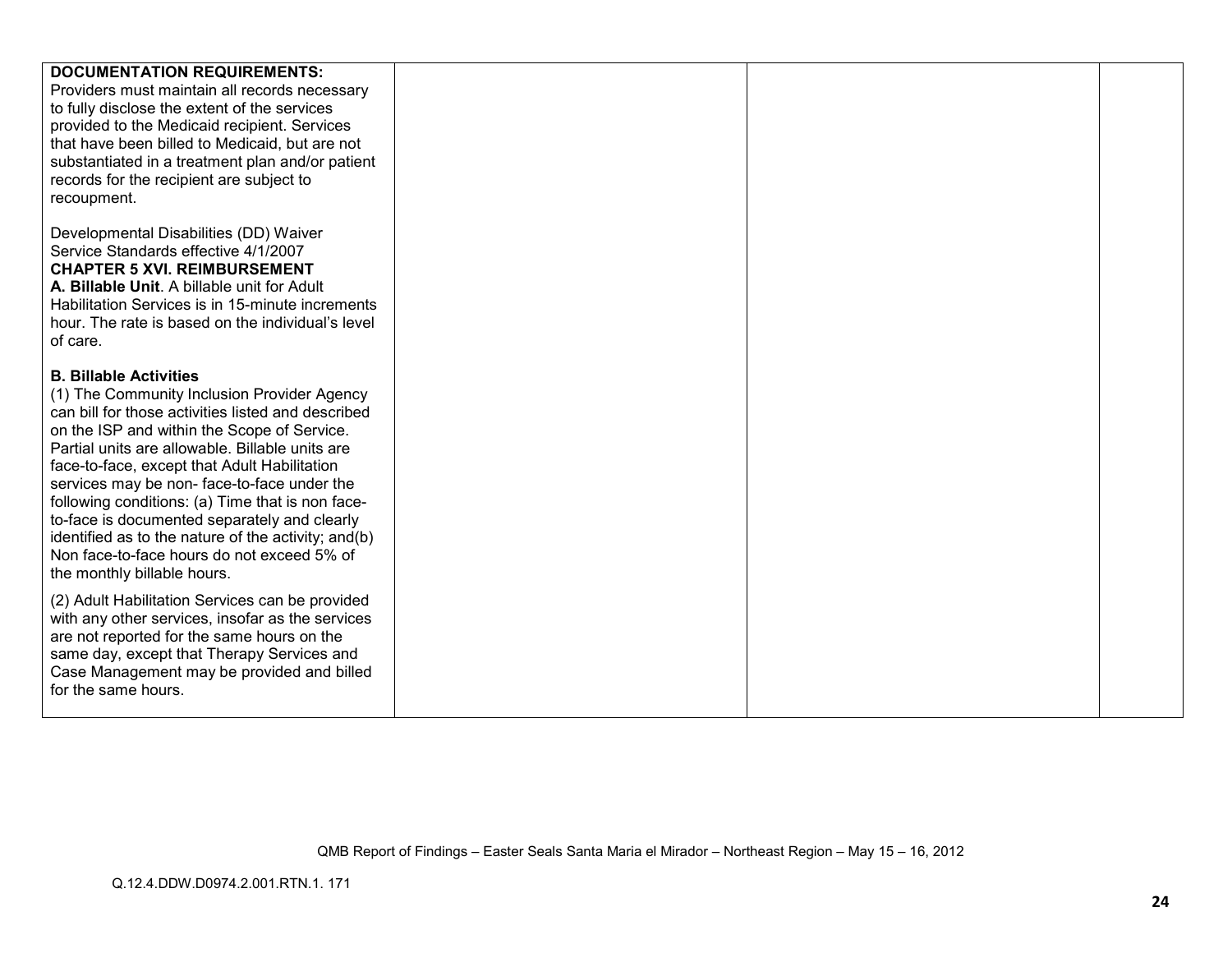

CATHERINE D. TORRES, M.D., CABINET SECRETARY

SUSANA MARTINEZ, GOVERNOR

Date: August 24, 2012

To: Patsy Romero, Chief Operating Officer Provider: Easter Seals Santa Maria el Mirador Address: 10 A Van Nu Po State/Zip: Santa Fe, New Mexico 87508

E-mail Address: promero@eselm.org

Region: Northeast Survey Date: May 15 – 16, 2012 Program Surveyed: Developmental Disabilities Waiver Service Surveyed: Community Living Supports (Supported Living & Independent Living) & Community Inclusion Supports (Adult Habilitation & Supported Employment) Survey Type: Routine

Dear Ms. Romero:

The Division of Health Improvement/Quality Management Bureau has received, reviewed and approved the supporting documents you submitted for your Plan of Correction. The documents you provided verified that all previously cited survey Deficiencies have been corrected.

## **The Plan of Correction process is now complete.**

**Furthermore, your agency is now determined to be in Compliance with all Conditions of Participation.**